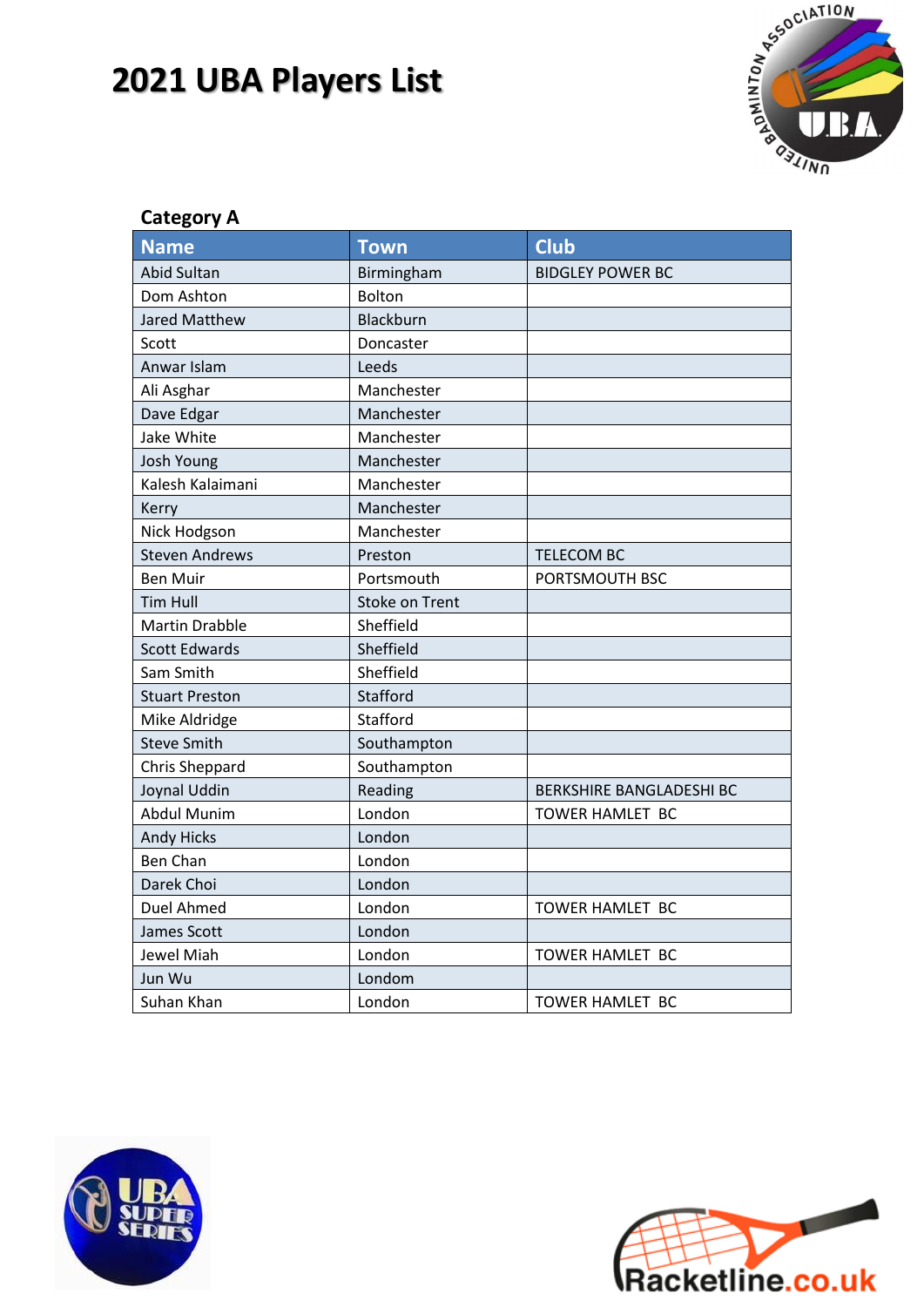

| Category B*           |                      |                                 |
|-----------------------|----------------------|---------------------------------|
| <b>Name</b>           | <b>Town</b>          | <b>Club</b>                     |
| Alfu Miah             | Birmingham           | <b>BIDGLEY POWER BC</b>         |
| Fahim Taj             | Birmingham           | <b>BIDGLEY POWER BC</b>         |
| Harun Raza            | Birmingham           | <b>BIDGLEY POWER BC</b>         |
| <b>Idrish Hussain</b> | Birmingham           | <b>BIDGLEY POWER BC</b>         |
| <b>Imran Bashir</b>   | Birmingham           | <b>BIDGLEY POWER BC</b>         |
| Itman Al Jamal        | Birmingham           | <b>BIDGLEY POWER BC</b>         |
| Mamun Ullah           | Birmingham           | <b>BIDGLEY POWER BC</b>         |
| Matt Chan             | Birmingham           | <b>BIRMINGHAM BEARS BC</b>      |
| <b>Nurul Islam</b>    | Birmingham           | <b>BIDGLEY POWER BC</b>         |
| Shah Islam            | Birmingham           | <b>BIDGLEY POWER BC</b>         |
| <b>Shahid Miah</b>    | Birmingham           | <b>BIDGLEY POWER BC</b>         |
| Zhi Ng Lun            | Birmingham           | <b>BIRMINGHAM BEARS BC</b>      |
| <b>Victor Pang</b>    | Birmingham           | <b>BIRMINGHAM BEARS BC</b>      |
| Dennis Perry          | <b>Bristol</b>       |                                 |
| Joe McCabe            | <b>Bristol</b>       |                                 |
| Campbell Wilson       | Bristol/London       |                                 |
| Azhar Syed            | Ireland              |                                 |
| Sam Mcroy             | Ireland              |                                 |
| Abul Kahar            | Cambridge            | TOWER HAMLET BC                 |
| Abdul Muhith Rashu    | London               | TOWER HAMLET BC                 |
| Adnam Osman           | London               |                                 |
| Forhan Asgar          | London               |                                 |
| Jane Alom             | London               | TOWER HAMLET BC                 |
| Mannah Rahman         | London               | AMIR GAFFER ACADEMY             |
| Nadeem Showkat        | London               | <b>TOWER HAMLET BC</b>          |
| Ujjal Ahmed           | London               | TOWER HAMLET BC                 |
| Munim Ahmed           | Oldham               |                                 |
| Chris Hudson          | Reading              |                                 |
| <b>Mohammed Babar</b> | Reading              |                                 |
| Shakirul Uddin        | Reading              | <b>BERKSHIRE BANGLADESHI BC</b> |
| <b>Ethan Dally</b>    | Tamworth             |                                 |
| Ashkan Mahmoodin      | Manchester/Sheffield |                                 |
| Rayhan Uddin          | Portsmouth           | PORTSMOUTH BSC                  |
| Rashed Shahid         | Portsmouth           | PORTSMOUTH BSC                  |



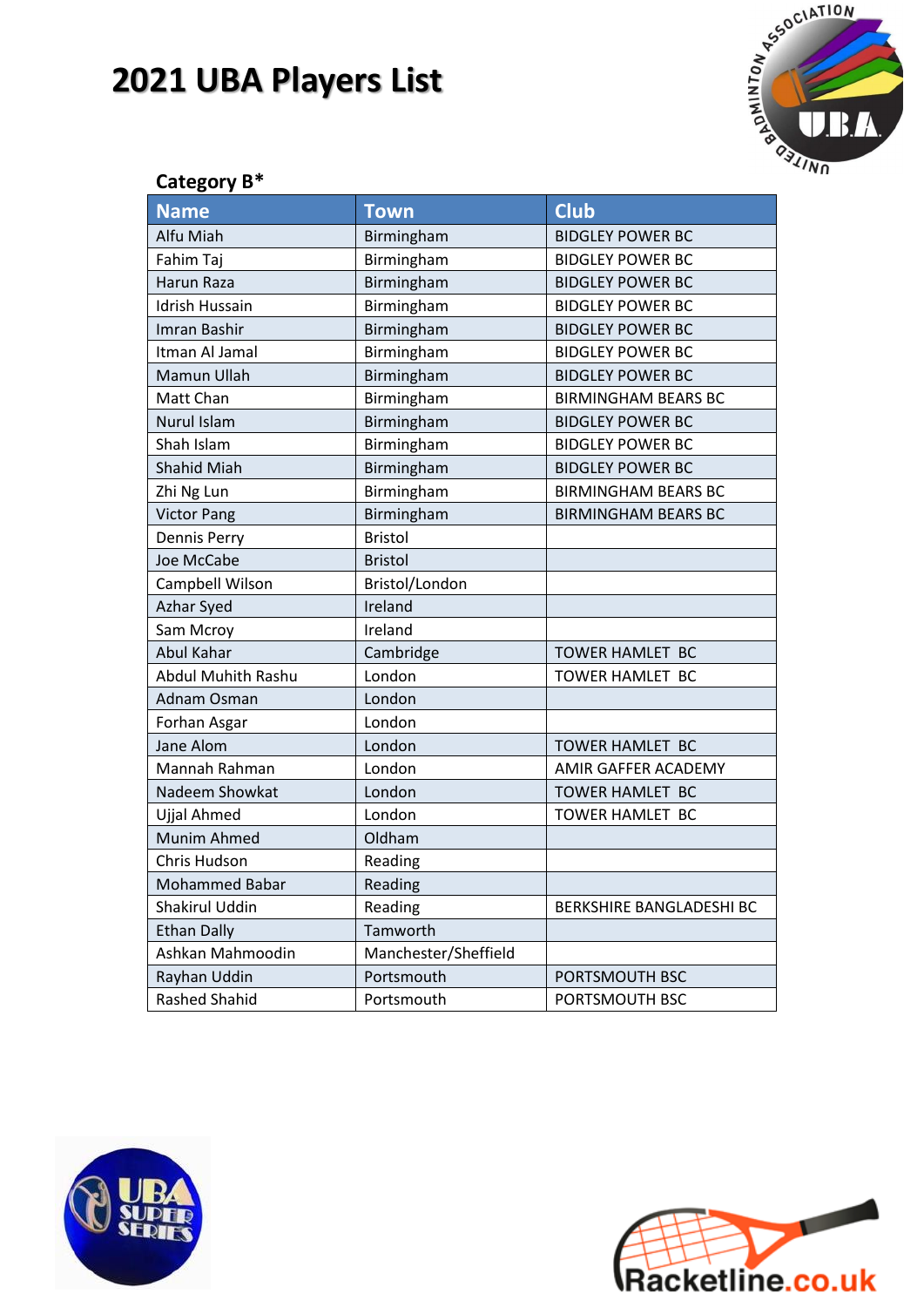

| <b>Category B</b>      |                |                         |
|------------------------|----------------|-------------------------|
| <b>Name</b>            | <b>Town</b>    | <b>Club</b>             |
| Abdul Ali Akbar        | Birmingham     | <b>ASTON VILLA BC</b>   |
| <b>Abdur Raheem</b>    | Birmingham     |                         |
| Anwarul Islam          | Birmingham     | <b>BIDGLEY POWER BC</b> |
| Azir Uddin             | Birmingham     | <b>BIDGLEY POWER BC</b> |
| Hamza Mahmood          | Birmingham     | <b>BIDGLEY POWER BC</b> |
| Jamal Uddin            | Birmingham     | <b>BIDGLEY POWER BC</b> |
| Jibu Miah              | Birmingham     | <b>BIDGLEY POWER BC</b> |
| Mohammed Aquib         | Birmingham     | <b>BIDGLEY POWER BC</b> |
| Robin Rashid           | Birmingham     | <b>BIDGLEY POWER BC</b> |
| Sujar Khan             | Birmingham     | <b>ASTON VILLA BC</b>   |
| <b>Tahmid Al Jamal</b> | Birmingham     | <b>BIDGLEY POWER BC</b> |
| Sameer Kadri           | Blackburn      |                         |
| <b>Emarson Manabat</b> | <b>Bristol</b> |                         |
| Adam Rob               | <b>Bristol</b> |                         |
| Nizam Uddin            | Coventry       |                         |
| Javed Aktar            | Derby          |                         |
| Forhad                 | Ipswich        |                         |
| Masum Ahmed            | Leeds          |                         |
| <b>Abdul Mukith</b>    | London         | TOWER HAMLET BC         |
| <b>Adrian Rabe</b>     | London         |                         |
| <b>Atihan Siah</b>     | London         |                         |
| Chong Hong             | London         |                         |
| Forhan Asgar           | London         |                         |
| Hasan                  | London         |                         |
| Mohammed Ali           | London         |                         |
| <b>Mohammed Dilwar</b> | London         | TOWER HAMLET BC         |
| <b>Mohammed Hasan</b>  | London         |                         |
| <b>Ruhul Alam</b>      | London         |                         |
| Ryan Chan              | London         |                         |
| Safee Hamid            | London         |                         |
| Shadiqur Rahman        | London         |                         |
| Shafiq Ullah           | London         |                         |
| Shah Kabir (Imran)     | London         | <b>TEAM OSMANI</b>      |
| Shamim Muktadir        | London         | TOWER HAMLET BC         |
| Siam Ahmed             | London         |                         |
| <b>Forid Ahmed</b>     | Luton          |                         |
| <b>Ruhul Ahmed</b>     | Luton          |                         |
| Shahin Ahmed           | Manchester     |                         |
| <b>Farook Nazir</b>    | Manchester     |                         |



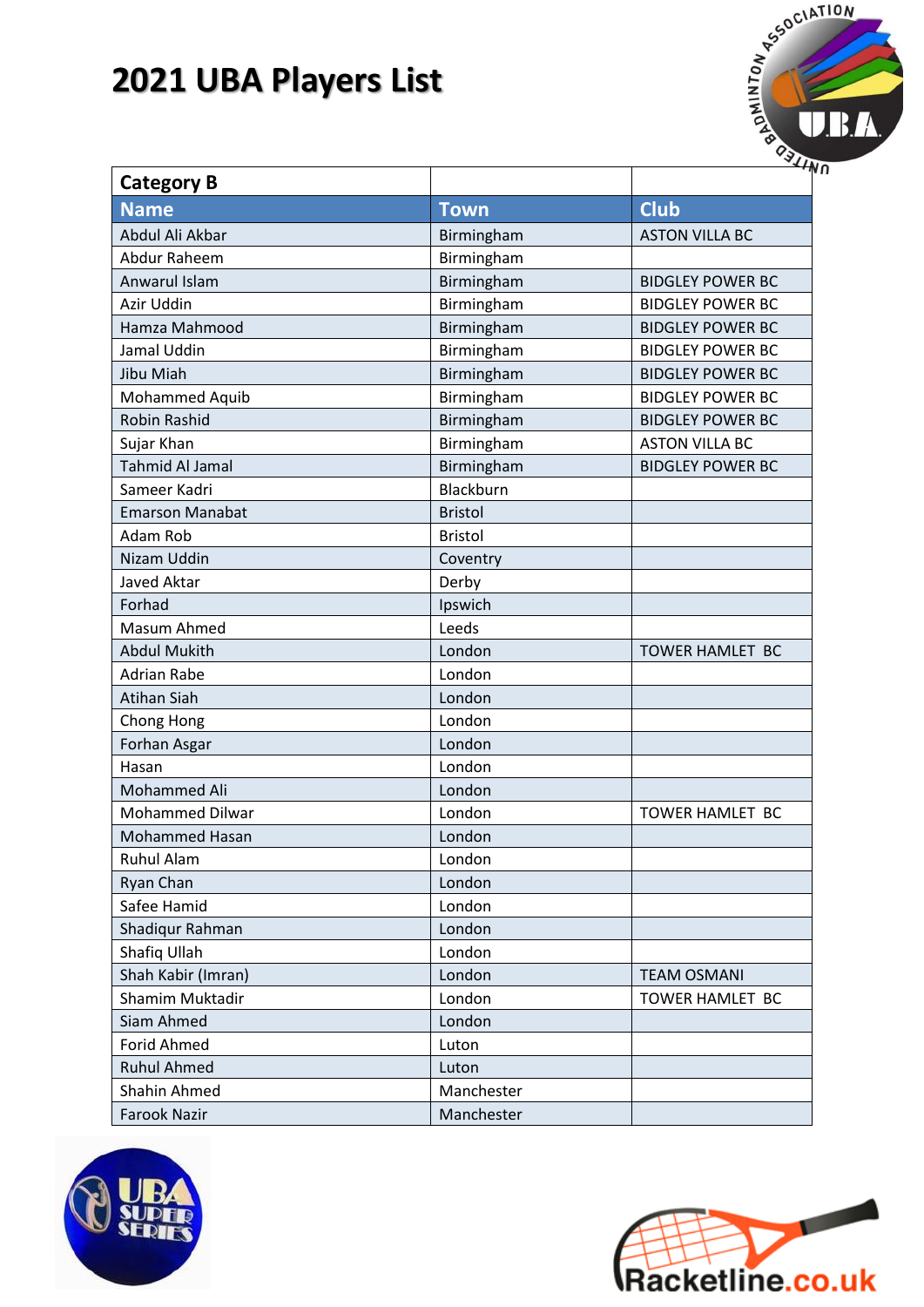

| Haidur Ali             | Oldham                | $\cdot$                  |
|------------------------|-----------------------|--------------------------|
| Misbah Chowdhury       | Newport               | <b>NEWPORT A STAR BC</b> |
| <b>Alex Yousef</b>     | Northampton           |                          |
| Son Long Wang          | Northampton           |                          |
| Vinup                  | Northampton           |                          |
| Aktar Hussain          | Oldham                |                          |
| Zulfikar Ali           | Oldham                |                          |
| <b>Abdul Raheem</b>    | Oldham                |                          |
| Alex Eames             | Portsmouth            |                          |
| Mujib Rahman           | Portsmouth            | PORTSMOUTH BSC           |
| Dan Williams           | Portsmouth            | PORTSMOUTH BSC           |
| Zubir Zaman            | Reading               |                          |
| Ishtiak Al Jamil       | Rugby                 |                          |
| <b>Jakir Ahmed</b>     | Sheffield             |                          |
| Achit Sachdeva         | Sheffield             |                          |
| <b>Mohammed Hamed</b>  | <b>Stoke On Trent</b> |                          |
| Shahab Ali             | Swansea               |                          |
| Azadur Rahman (Shuhel) | Worcester             |                          |
| <b>Wayne Cheung</b>    | Wrexham               |                          |
| Jamie Noble            | Wrexham               |                          |



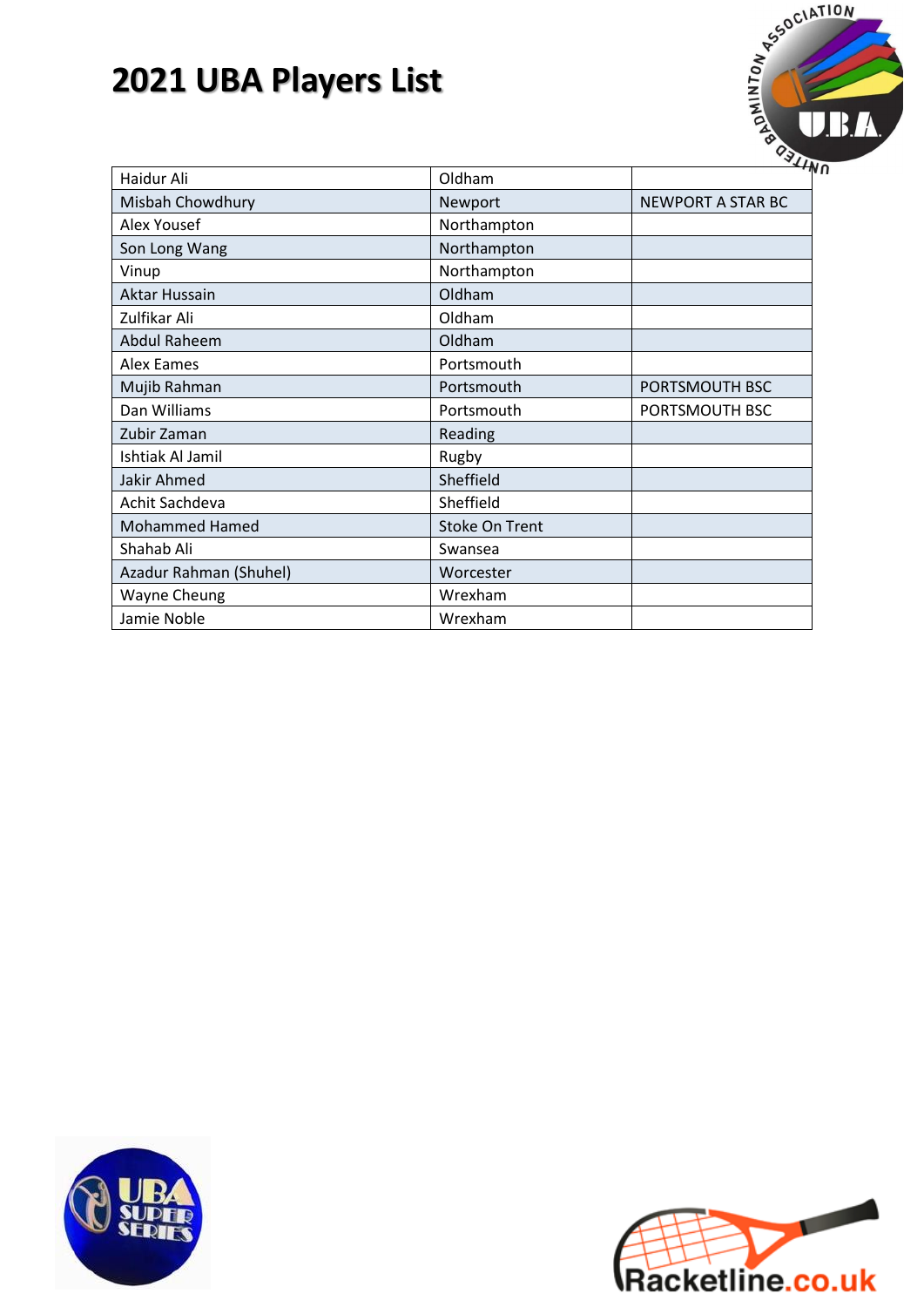

### **Category C\***

| <b>Name</b>                  | <b>Town</b>      | <b>Club</b>    |
|------------------------------|------------------|----------------|
| Abdul Jabbar                 | Birmingham       |                |
| Jabed Islam                  | Birmingham       |                |
| <b>SHADAT Islam (Faisal)</b> | Birmingham       |                |
| Polash Abdullah              | <b>Bristol</b>   |                |
| Shahjahan Miah               | Derby            |                |
| Mumitur Rahman (Choudhury)   | <b>CAMBRIDGE</b> |                |
| <b>Nizam Uddin</b>           | Manchester       |                |
| Jini Thomas                  | Northampton      |                |
| Jomesh                       | Northampton      |                |
| Shujon Choudhury             | Leicester        |                |
| <b>Richard William</b>       | Liverpool        |                |
| Abdullah Mohim               | London           |                |
| <b>Abul Hasnath</b>          | London           |                |
| <b>Ribu Ahmed</b>            | London           |                |
| Samaj Ahmed                  | Luton            |                |
| <b>Tuhin Ahmed</b>           | Luton            |                |
| <b>Josh Cruz</b>             | Portsmouth       | PORTSMOUTH BSC |
| <b>Toby Brazier</b>          | Portsmouth       | PORTSMOUTH BSC |
| Zubair Zaman                 | Reading          |                |
| Shuhan Chowdhury             | Southampton      |                |
| <b>Rulu NOOR</b>             | Stoke on trent   |                |
| Jamal Ahmed                  | Swinton          |                |
| <b>Ershad Ali</b>            | Wednesbury       |                |
|                              |                  |                |



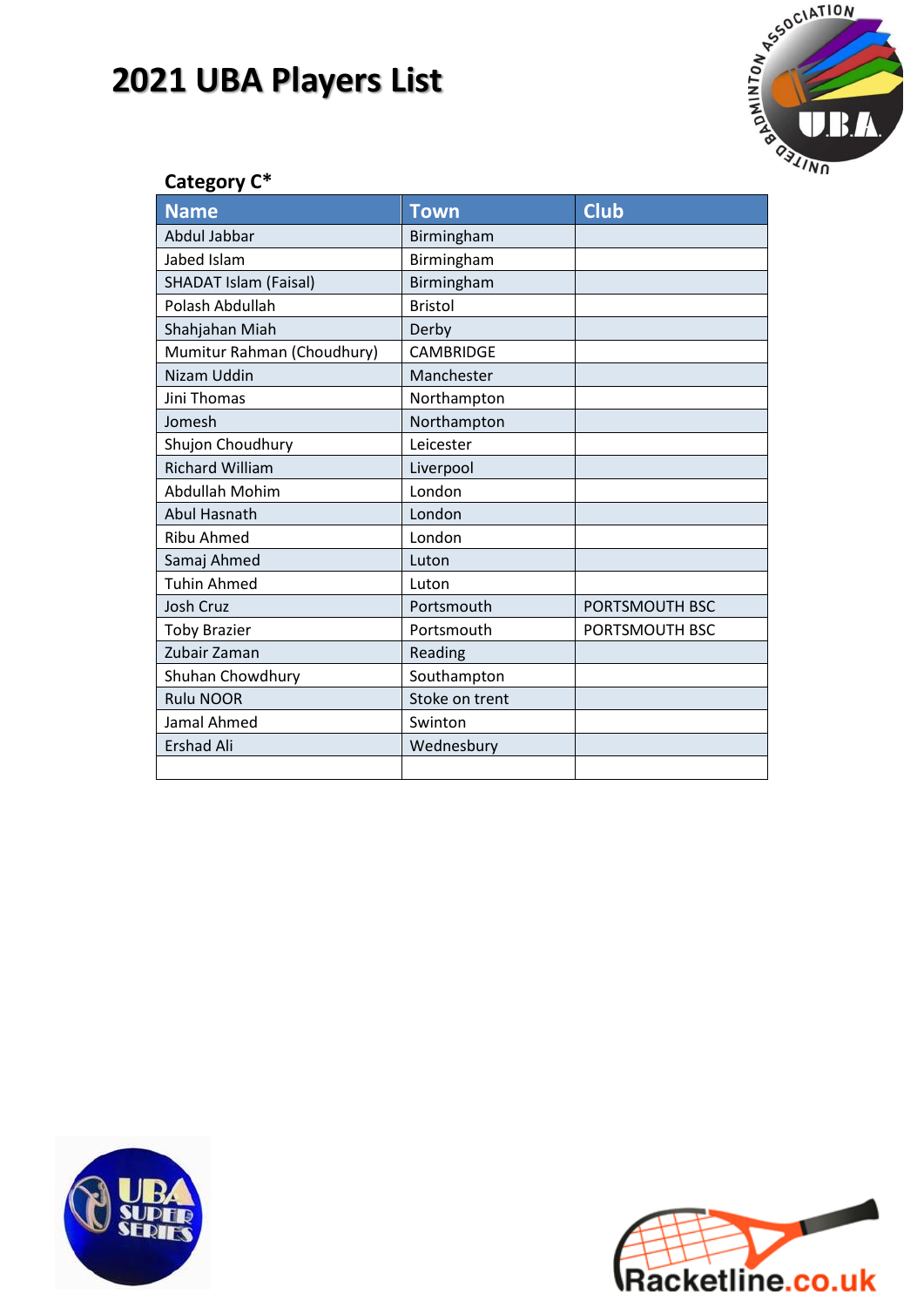

### **Category C**

| <b>Name</b>            | <b>Town</b>     | <b>Club</b> |
|------------------------|-----------------|-------------|
| <b>Mohammed Asim</b>   | <b>Bedford</b>  |             |
| Dimple Singh           | <b>Bedford</b>  |             |
| Abdul Sayem            | Birmingham      |             |
| <b>Abdul Shukur</b>    | Birmingham      |             |
| Abu Shah               | Birmingham      |             |
| Akbar Ali              | Birmingham      |             |
| Ali Mahmoud            | Birmingham      |             |
| Ali Shohid             | Birmingham      |             |
| Amin Hussain           | Birmingham      |             |
| Azhar Mohammed         | Birmingham      |             |
| Emon Rahman            | Birmingham      |             |
| <b>Fahim Ahmed</b>     | Birmingham      |             |
| <b>Faisal Aziz</b>     | Birmingham      |             |
| <b>Foisal Miah</b>     | Birmingham      |             |
| Hassan Khan            | Birmingham      |             |
| Ismail                 | Birmingham      |             |
| Kamran Binyamin        | Birmingham      |             |
| Mohammed Ishak         | Birmingham      |             |
| <b>Nurul Amin</b>      | Birmingham      |             |
| Saiful Rahman (Forhad) | Birmingham      |             |
| Shahab Uddin           | Birmingham      |             |
| Showkat Usman (porosh) | Birmingham      |             |
| <b>Shumon Ahmed</b>    | Birmingham      |             |
| Shumon Ahmed (Kamali)  | Birmingham      |             |
| Zila Rahman            | Birmingham      |             |
| Emu                    | <b>Brighton</b> |             |
| Abdul Waris Fazlu      | <b>Bristol</b>  |             |
| Shakil                 | Cambridge       |             |
| <b>Sumon Ahmed</b>     | Cambridge       |             |
| Zaman Ali              | Cambridge       |             |
| Mohammed M. Uddin      | Chester         |             |
| Rasel Ahmed            | Corby           |             |
| Raihan Zaffar          | Coventry        |             |
| Asif Mohammed          | Derby           |             |
| <b>Tanvir Rashid</b>   | Derby           |             |
| Wakas Ali              | Derby           |             |
| Yaor Miah              | Ipswich         |             |
| Lutfur Rahman          | Ipswich         |             |
| Amdad Uddin            | Kent            |             |



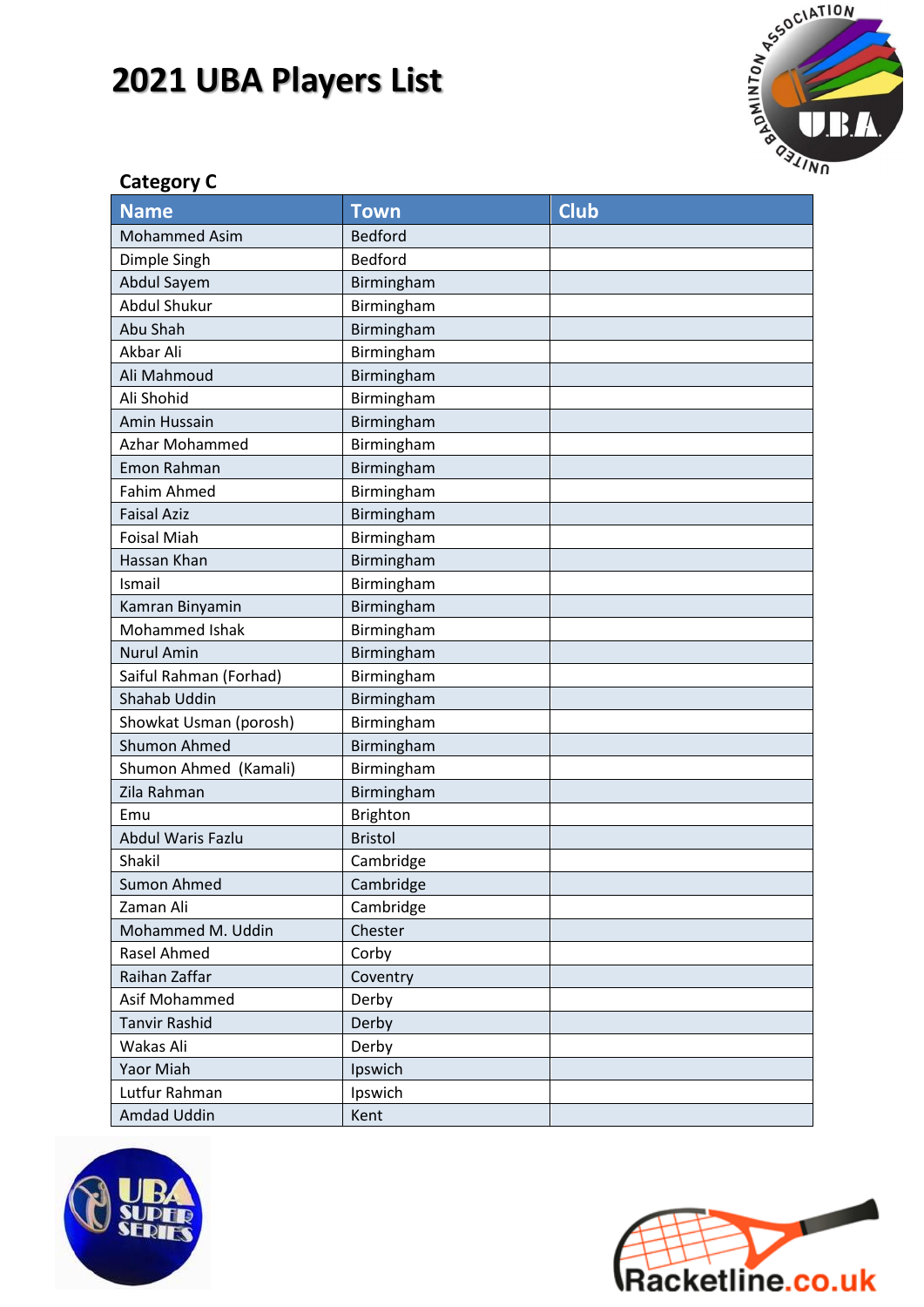

| Abul Kalam Azad        | Kiddiminster | Kidderminster Bangladeshi BC |
|------------------------|--------------|------------------------------|
| Mahdi Hassan           | Kiddiminster | Kidderminster Bangladeshi BC |
| Rafi Ahmed             | Kiddiminster | Kidderminster Bangladeshi BC |
| Abdul Ali Rahim        | Leeds        |                              |
| Amir Hussain           | Leicester    |                              |
| <b>Syed Ahmed</b>      | Leicester    |                              |
| Angoor Miah            | Liverpool    |                              |
| Janhangir Hussain      | Liverpool    |                              |
| Jiun Yang Low          | Liverpool    |                              |
| <b>MD Rahman Mamun</b> | Liverpool    |                              |
| Shahab Ali             | Liverpool    |                              |
| Shanoor Ali            | Liverpool    |                              |
| <b>Abdul Alim</b>      | London       |                              |
| Abu Salah              | London       |                              |
| Chan Miah              | London       |                              |
| <b>Faisal Islam</b>    | London       |                              |
| Farhath                | London       |                              |
| Harun Miah (clr)       | London       |                              |
| Hong Tan               | London       |                              |
| <b>Jahed Ahmed</b>     | London       |                              |
| Jakaryah Ahmed         | London       |                              |
| Jashim Uddin           | London       |                              |
| <b>Jewel Miah</b>      | London       |                              |
| Juber Ali              | London       |                              |
| <b>Juned Ahmed</b>     | London       |                              |
| Kayum Kanu             | London       |                              |
| Khalid Kamali          | London       |                              |
| Kolil                  | London       |                              |
| Masum Ahmed            | London       |                              |
| MD. Abdullah Omar      | London       |                              |
| Mintu Husssain         | London       |                              |
| Mobashir               | London       |                              |
| Moynal Hoque           | London       |                              |
| <b>Nahid Ahmed</b>     | London       |                              |
| Nahid Sarwar           | London       |                              |
| Nazim Uddin            | London       |                              |
| Nizam Ahmed            | London       |                              |
| <b>Riyad Ahmed</b>     | London       |                              |
| <b>Ruhel Ahmed</b>     | London       |                              |
| <b>Ruhul Amin</b>      | London       |                              |
| Saiful Islam           | London       |                              |



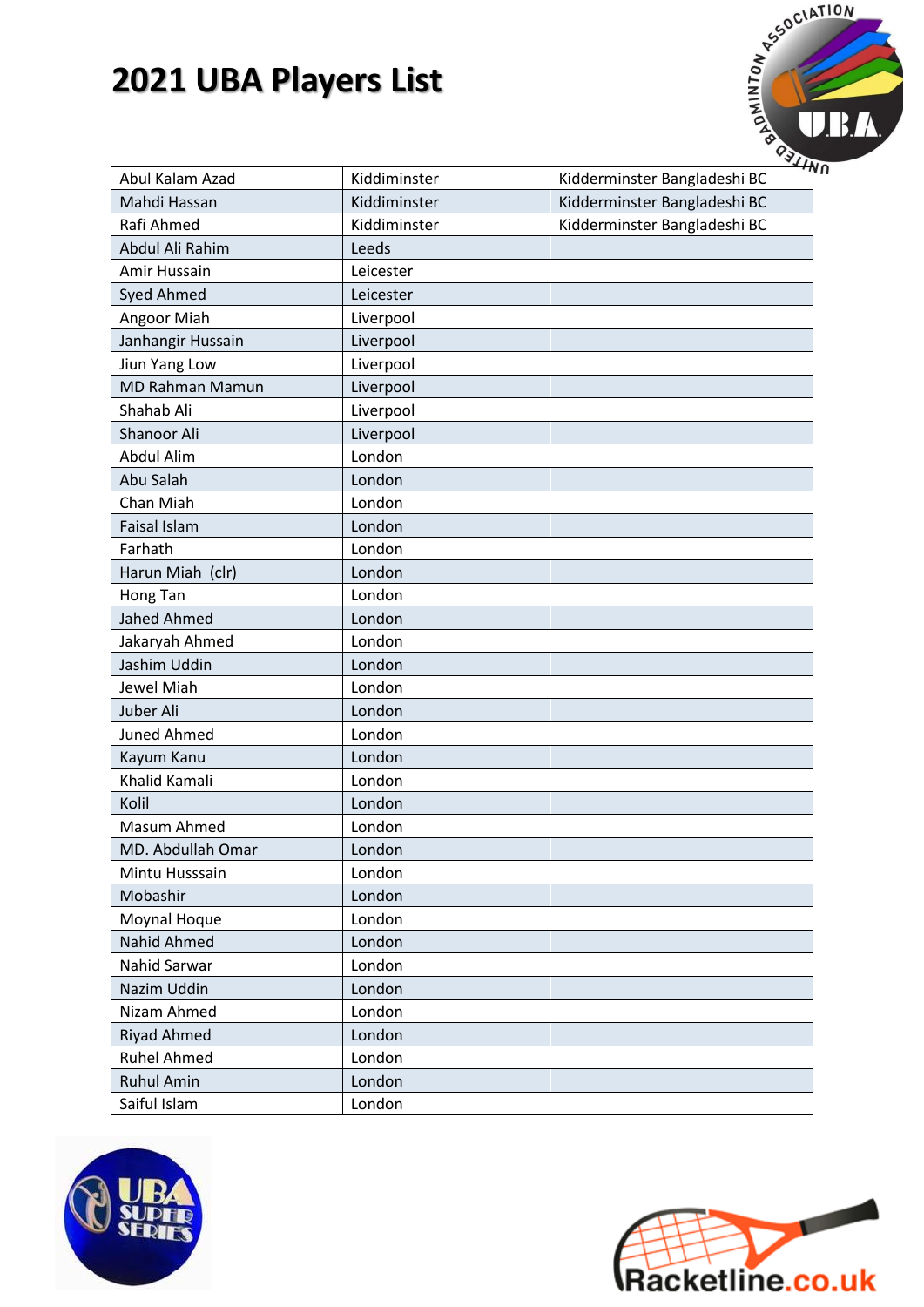

| Sajjad Hussain       | London     |                |
|----------------------|------------|----------------|
| Saleh Ahmed          | London     |                |
| Saleh Islam          | London     |                |
| Shirajul Islam       | London     |                |
| Shofiqur             | London     |                |
| Soyful Ahmed         | London     |                |
| Waqil Husaain        | London     |                |
| Yasin                | London     |                |
| Javed Iqbal          | Luton      |                |
| Kayani Mumtaz Ali    | Luton      |                |
| Sajjad Khan          | Luton      |                |
| Shamim Ahmed         | Luton      |                |
| Zakir Ahmed          | Luton      |                |
| Anwar Hussain        | Manchester |                |
| Jashen Josson        | Manchester |                |
| Mizan Ahmed          | Manchester |                |
| Saiful Choudhury     | Manchester |                |
| Wahidul Islam        | Manchester |                |
| <b>Kamrul Hassan</b> | Mansfield  |                |
| Adil Abbas Tuhin     | Mansfield  |                |
| Kayum Ahmed          | Newcastle  |                |
| <b>Shoieb Ahmed</b>  | Newcastle  |                |
| Jubair Boksh         | Newport    |                |
| Alomgir Hussain      | Oldham     |                |
| Asim Raza            | Oldham     |                |
| Chan Miah            | Oldham     |                |
| Harun Bashir         | Oldham     |                |
| Kamran Ramzan        | Oldham     |                |
| Kashem Ahmed         | Oldham     |                |
| Pir Umar             | Oldham     |                |
| Shah Alom            | Oldham     |                |
| <b>Tarek Ahmed</b>   | Oldham     |                |
| <b>Tariq</b>         | Oldham     |                |
| Arron                | Portsmouth | PORTSMOUTH BSC |
| Nasir Ali            | Portsmouth | PORTSMOUTH BSC |
| Saiful Alam          | Portsmouth | PORTSMOUTH BSC |
| Reemo                | Rochdale   |                |
| <b>Abdul Mukith</b>  | Scunthorpe |                |
| <b>Fokrul Ahmed</b>  | Sheffield  |                |
| Joynal Abdin         | Sheffield  |                |
| Mijan Abdin          | Sheffield  |                |



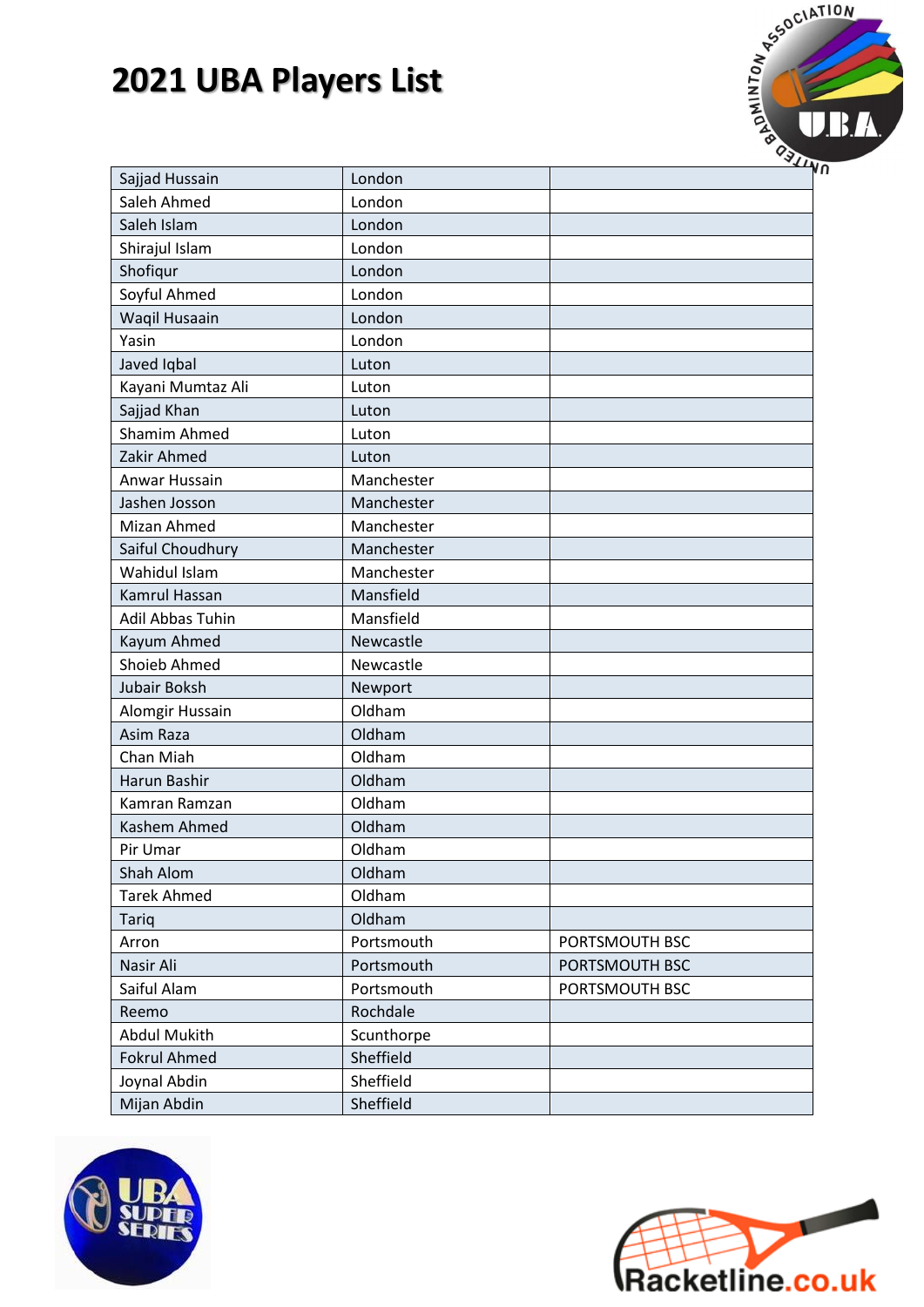

|                        |              | ≺ / / |
|------------------------|--------------|-------|
| Misbah Uddin           | Sheffield    |       |
| <b>Mohammed Nadeem</b> | Sheffield    |       |
| Abdus Samad Mohon      | St Albans    |       |
| Abdul Jabber           | <b>Stoke</b> |       |
| Yousuf                 | <b>Stoke</b> |       |
| Mishu Khan             | Sunderland   |       |
| Sujel Khan             | Sunderland   |       |
| Abidur Rahman          | Worcester    |       |
| Sam Pung               | Tamworth     |       |
| Jamie Potts            | Tamworth     |       |
| Taz Uddin              | Walsall      |       |
| <b>Ismail Ali</b>      | Walsall      |       |
| Shanur                 | Wednesbury   |       |
| Syed Shishu (Miah)     | Wirral       |       |
| Jubel Miah             | Wirral       |       |
| Shumon Ahmed           | Wirral       |       |



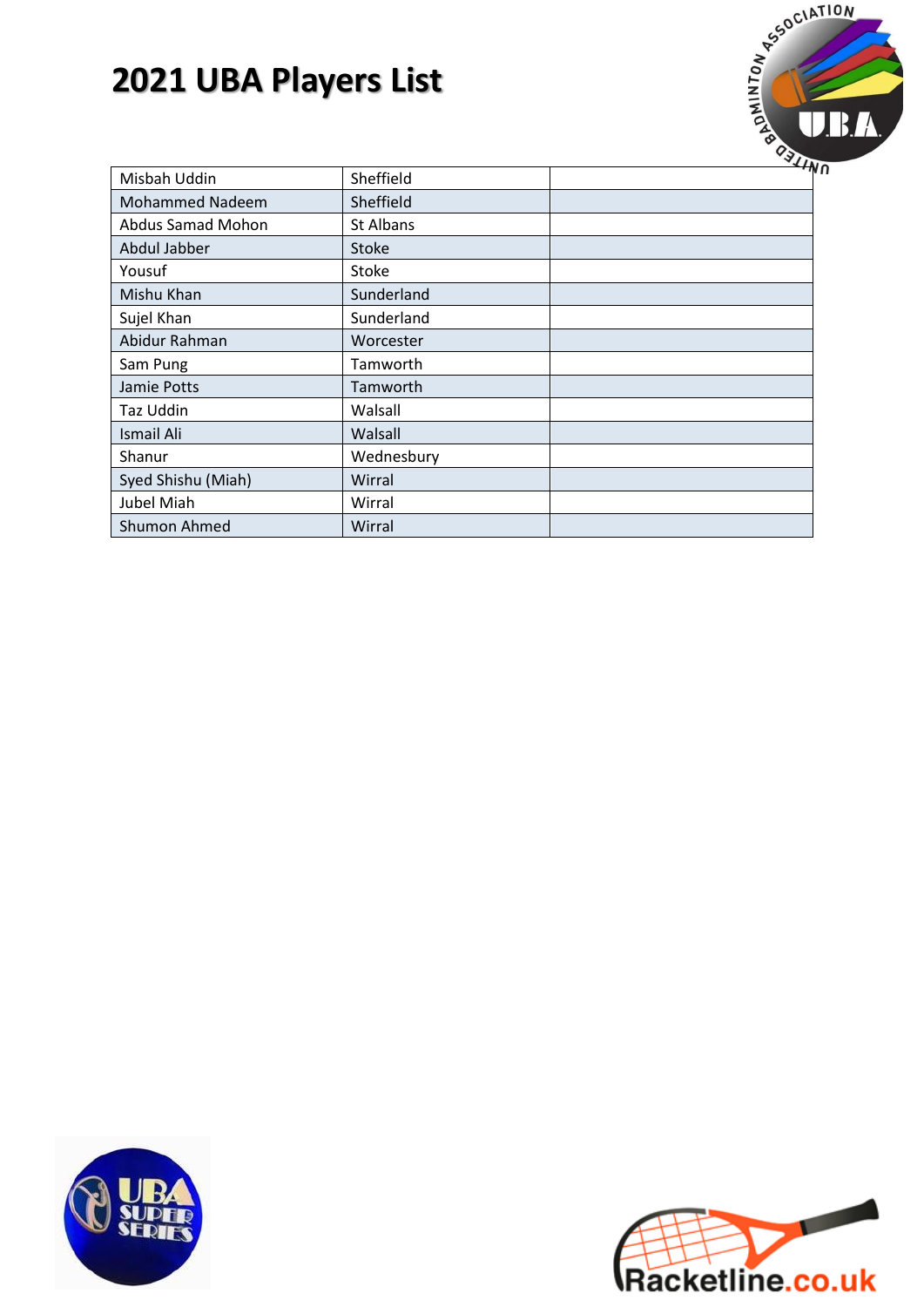

### **Category D\***

| <b>Name</b>           | <b>Town</b>    | <b>Club</b>                |
|-----------------------|----------------|----------------------------|
| <b>Abdul BAHAR</b>    | Birmingham     | <b>Aston Villa BC</b>      |
| Abdul Hoque Shahin    | Birmingham     | Sandwell BC                |
| Afzal Hussain         | Birmingham     | Power Smash BC             |
| Fahim Tej             | Birmingham     |                            |
| <b>Rizwan Malik</b>   | Birmingham     | <b>Birmingham Bears BC</b> |
| <b>Shebul Miah</b>    | Birmingham     | Power Smash BC             |
| Zahid Ahmed (Zee)     | Birmingham     |                            |
| Ujjol Ahmed           | <b>Bristol</b> | <b>Team Bristol BC</b>     |
| Joynal Abedin         | <b>Bristol</b> | <b>Team Bristol BC</b>     |
| <b>Shamsul Islam</b>  | <b>Burnley</b> |                            |
| Shipu Ahmed           | Cardiff        |                            |
| Santosh Sundar        | Cardiff        |                            |
| <b>Badhsa Miah</b>    | Coventry       |                            |
| <b>Kamal Uddin</b>    | Coventry       | <b>KR Alliance BC</b>      |
| <b>Naveed Malik</b>   | Coventry       | <b>KR Alliance BC</b>      |
| Shajahan              | Leicester      |                            |
| Sorwar Hussain        | Leicester      |                            |
| <b>Baichu Miah</b>    | London         |                            |
| Abdul Kalam Azad      | London         |                            |
| Aktar Hussain Raju    | London         |                            |
| <b>Altaf Hussain</b>  | London         |                            |
| Amil Hussain          | London         |                            |
| <b>Mahidul Haque</b>  | London         |                            |
| Sheikh Tanvir Siddiqi | London         |                            |
| <b>Syed Ahmed</b>     | Luton          |                            |
| Sorwar Hussain        | Leicester      |                            |
| Akbar Ahmed Islam     | Northampton    |                            |
| Mohammed latif        | Northampton    |                            |
| Zethu Miah            | Newport        |                            |
| Philips Vue           | Newport        |                            |
| Roland Vi             | Newport        |                            |
| Munwar Hussain        | Oldham         |                            |
| Sajjad Khan           | Oldham         |                            |
| Shazad Wahid          | Oldham         |                            |
| <b>Tayef Ahmed</b>    | Oldham         |                            |
| Tipu miah             | Oldham         |                            |
| Abul Hasnath          | Portsmouth     | PORTSMOUTH BSC             |
| Dilwar Maher Rahman   | Portsmouth     | PORTSMOUTH BSC             |
| Jewel Miah            | Portsmouth     | PORTSMOUTH BSC             |



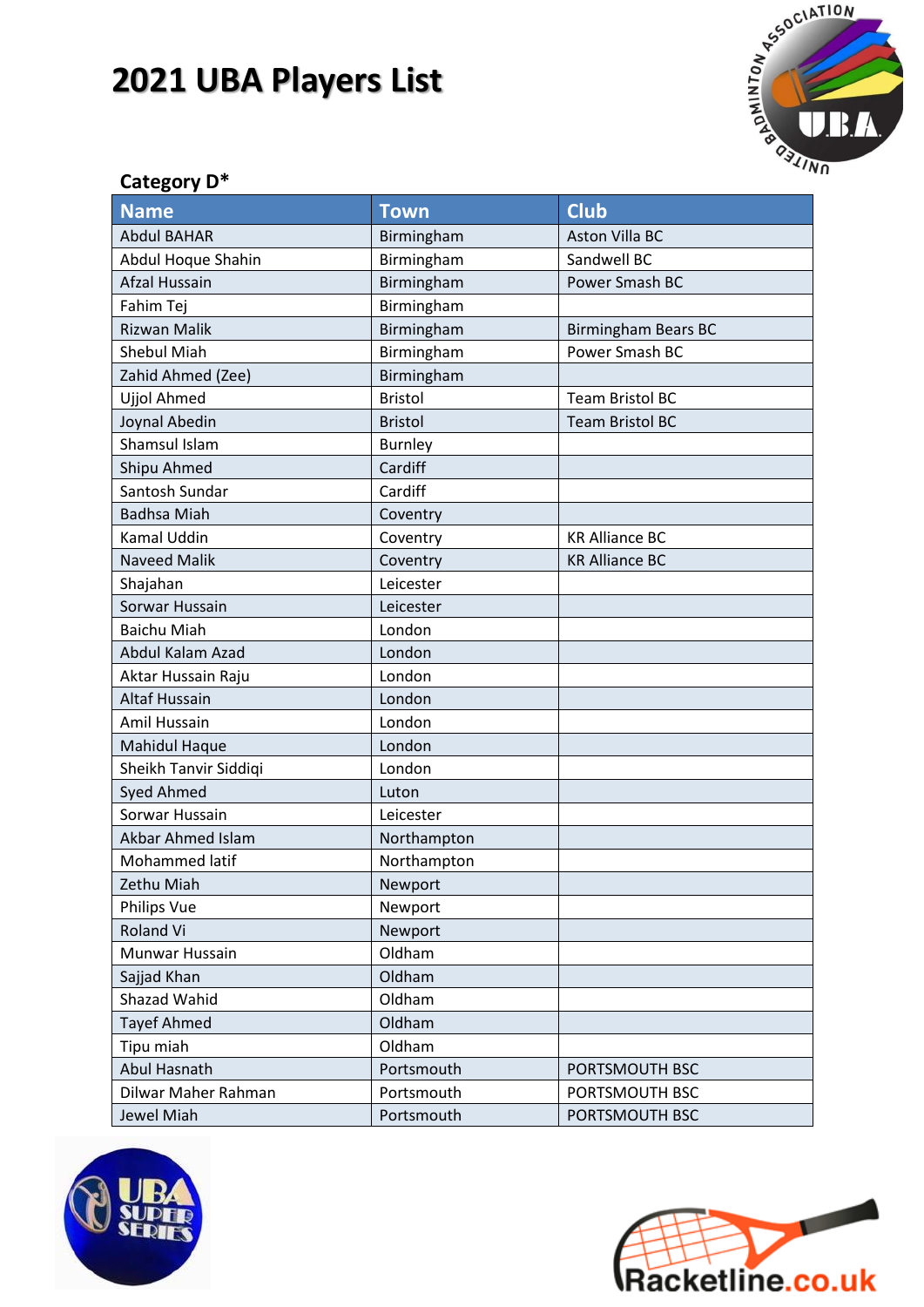

| Mahmood Rahman     | Portsmouth                | $\cdot$ TV<br>PORTSMOUTH BSC |
|--------------------|---------------------------|------------------------------|
| Nazmul Sakib Hoque | Portsmouth                | PORTSMOUTH BSC               |
| Nurul Alom         | Portsmouth                | PORTSMOUTH BSC               |
| Ashraf Ali         | Stoke                     |                              |
| Jakir Ahmed        | <b>Western Super Mare</b> | <b>TEAM WESTERN BC</b>       |
| <b>Juned Ahmed</b> | <b>Western Super Mare</b> | <b>TEAM WESTERN BC</b>       |
| Majid Gani         | Wirral                    |                              |
| Syed Ahmed         | Kidderminster             |                              |



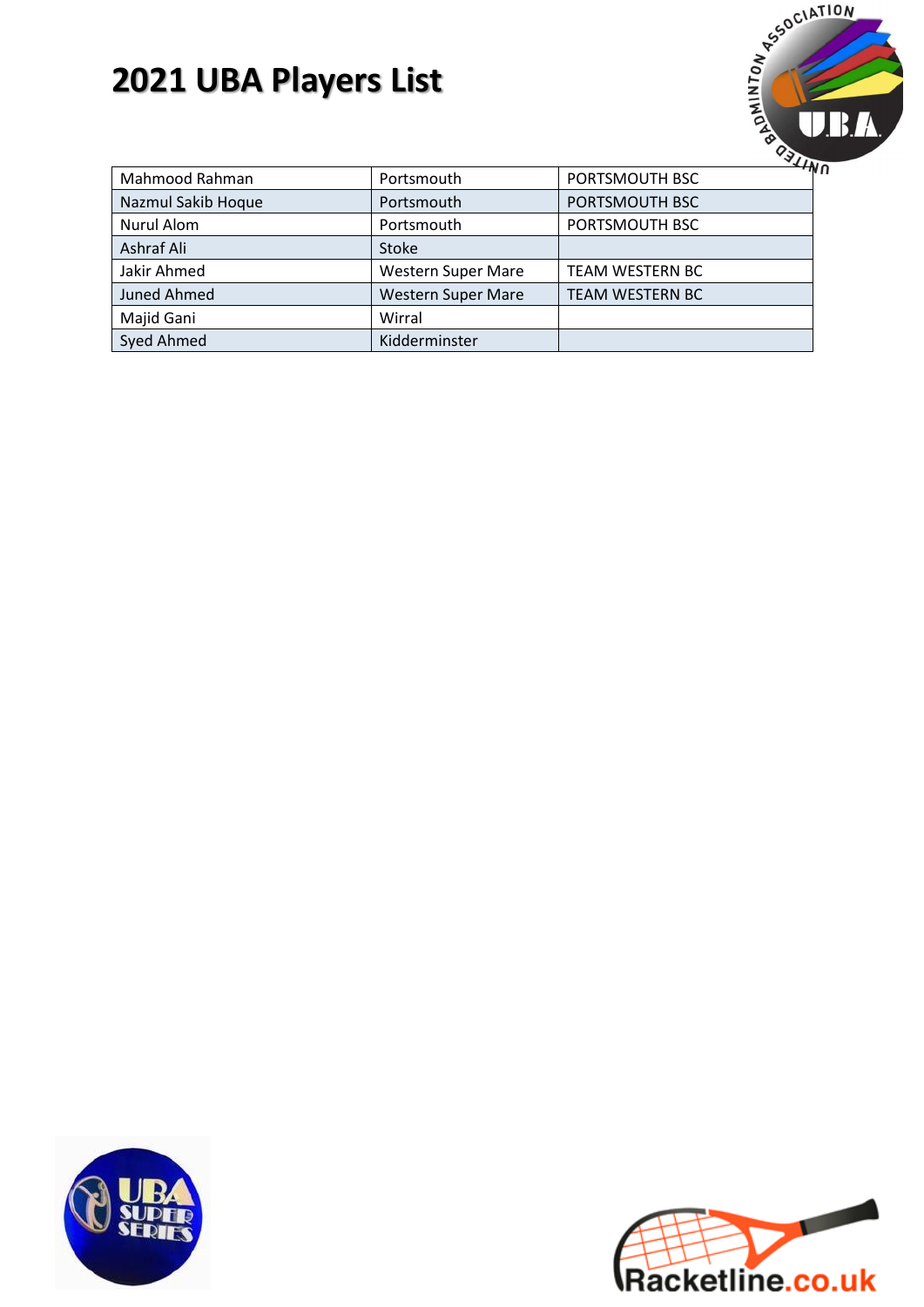

#### **Category D**

| <b>Name</b>          | <b>Town</b> | <b>Club</b>               |
|----------------------|-------------|---------------------------|
| Masud choudhury      | Ashford     |                           |
| Raj kumar            | Ashford     |                           |
| Shamim Chowdhury     | Ashford     |                           |
| Raj Kumar Limbu      | Ashford     |                           |
| Abadur Rahman        | Birmingham  | <b>BIDGLEY POWER BC</b>   |
| <b>Abdul Ahad</b>    | Birmingham  | <b>POWER SMASH BC</b>     |
| <b>Abdul Khalil</b>  | Birmingham  |                           |
| Abdul Koyer          | Birmingham  | TEAM BIRMINGHAM BC        |
| <b>Abdul Miah</b>    | Birmingham  |                           |
| <b>Abdul Motalib</b> | Birmingham  |                           |
| <b>Abdul Rokib</b>   | Birmingham  | <b>LEGACY WM</b>          |
| <b>Abdul Saif</b>    | Birmingham  |                           |
| <b>Abdul Shahin</b>  | Birmingham  | SANDWELL BC               |
| Akik Islam           | Birmingham  | <b>TEAM BIRMINGHAM BC</b> |
| Akram Khan           | Birmingham  | SANDWELL BC               |
| Ali Siddiq           | Birmingham  | <b>LEGACY WM</b>          |
| Ali Siddique         | Birmingham  |                           |
| Anam Ahmed           | Birmingham  | <b>TEAM SHAHJALAL BC</b>  |
| Angur Miah           | Birmingham  | POWER SMASH BC            |
| Anor Ali             | Birmingham  | POWER SMASH BC            |
| Anwar Hussain        | Birmingham  | POWER SMASH BC            |
| Arif Khan            | Birmingham  | <b>HEARTLAND BC</b>       |
| <b>Ashraf Shahid</b> | Birmingham  |                           |
| Dilwor Hussain Dipu  | Birmingham  | POWER SMASH BC            |
| Don Miah             | Birmingham  |                           |
| <b>Faisall Wahab</b> | Birmingham  | <b>BIDGLEY POWER BC</b>   |
| <b>Gurps Somal</b>   | Birmingham  |                           |
| <b>Helal Miah</b>    | Birmingham  |                           |
| <b>Henry Nandra</b>  | Birmingham  |                           |
| Ibrahim Mohammed     | Birmingham  | <b>BIDGLEY POWER BC</b>   |
| <b>Inder Grewal</b>  | Birmingham  |                           |
| Iqil Sheikh          | Birmingham  |                           |
| Jahan Sadar          | Birmingham  |                           |
| Jahan Uddin          | Birmignham  |                           |
| Kabir Ullah          | Birmingham  |                           |
| Kazi Ripon           | Birmingham  |                           |
| Khairul Islam        | Birmingham  | <b>BIDGLEY POWER BC</b>   |
| <b>Kully Somal</b>   | Birmingham  |                           |
| Layek Miah           | Birmingham  |                           |



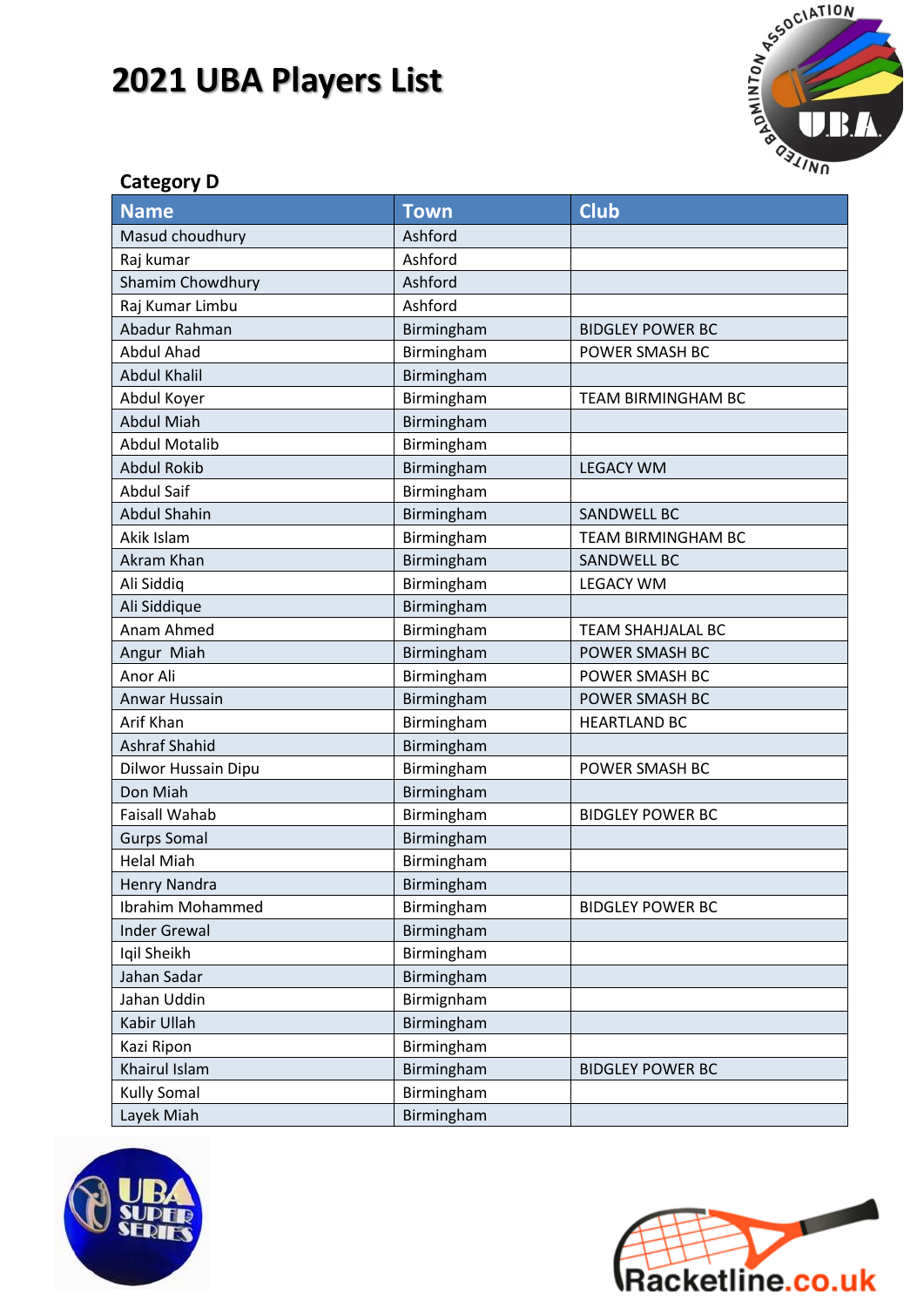

| Limon Ahmed           | Birmingham      |                             |
|-----------------------|-----------------|-----------------------------|
| Luke hall             | Birmingham      | <b>BIDGLEY POWER BC</b>     |
| Mashuk Ali            | Birmingham      | <b>SHYLET SPORTING CLUB</b> |
| Mohammed Ali          | Birmingham      | <b>LEGACY WM</b>            |
| Mohammed Tajul Islam  | Birmingham      |                             |
| Nazrul Islam          | Birmingham      |                             |
| Ohiduz Zaman          | Birmingham      |                             |
| Pitu Rahman           | Birmingham      |                             |
| Rafiq Miah            | Birmingham      |                             |
| <b>Rofu Miah</b>      | Birmingham      |                             |
| Ruknu Zaman           | Birmingham      | <b>TEAM SHAHJALAL BC</b>    |
| Saffi                 | Birmingham      |                             |
| Sahed Miah            | Birmingham      | <b>BIDGLEY POWER BC</b>     |
| Sarb Mahotra          | Birmingham      |                             |
| Shah alom             | Birmingham      | <b>TEAM SHAHJALAL BC</b>    |
| <b>Shayek Ahmed</b>   | Birmingham      | POWER SMASH BC              |
| Shumin Ahmed          | Birmingham      |                             |
| <b>Taz Uddin</b>      | Birmingham      | <b>TEAM BIRMINGHAM BC</b>   |
| Zaman Choudhury       | Birmingham      |                             |
| Sufyan Gujar          | <b>Bolton</b>   |                             |
| <b>Shakin Patel</b>   | Bolton          |                             |
| Maruf Miah            | Bournemouth     |                             |
| Imran Ali             | Bournemouth     |                             |
| <b>Farque Miah</b>    | <b>Brighton</b> |                             |
| Jahed Ahmed           | <b>Brighton</b> |                             |
| Mohammed S Rahman     | Brighton        |                             |
| Shahed Ali            | <b>Brighton</b> |                             |
| Shahidur Rahman       | <b>Brighton</b> |                             |
| Shuptho Miah          | <b>Brighton</b> |                             |
| Abdul hamid           | <b>Bristol</b>  | <b>TEAM BRISTOL BC</b>      |
| Abdul Joynal Noor     | <b>Bristol</b>  | TEAM BRISTOL BC             |
| Alaur Rahman          | <b>Bristol</b>  |                             |
| Aminual Mamun Islam   | <b>Bristol</b>  | <b>TEAM BRISTOL BC</b>      |
| Anthony Jossuf        | <b>Bristol</b>  | <b>TEAM BRISTOL BC</b>      |
| <b>Bodrul Hoque</b>   | <b>Bristol</b>  |                             |
| Mahmudul Alom Khan    | <b>Bristol</b>  | <b>TEAM BRISTOL BC</b>      |
| Makhon Miah           | <b>Bristol</b>  | <b>TEAM BRISTOL BC</b>      |
| Masum Kamali          | <b>Bristol</b>  | <b>TEAM BRISTOL BC</b>      |
| Mizanur Rahman Tanvir | <b>Bristol</b>  | <b>TEAM BRISTOL BC</b>      |
| Motosir Ali           | <b>Bristol</b>  | <b>TEAM BRISTOL BC</b>      |
| Noor Alom             | <b>Bristol</b>  | TEAM BRISTOL BC             |



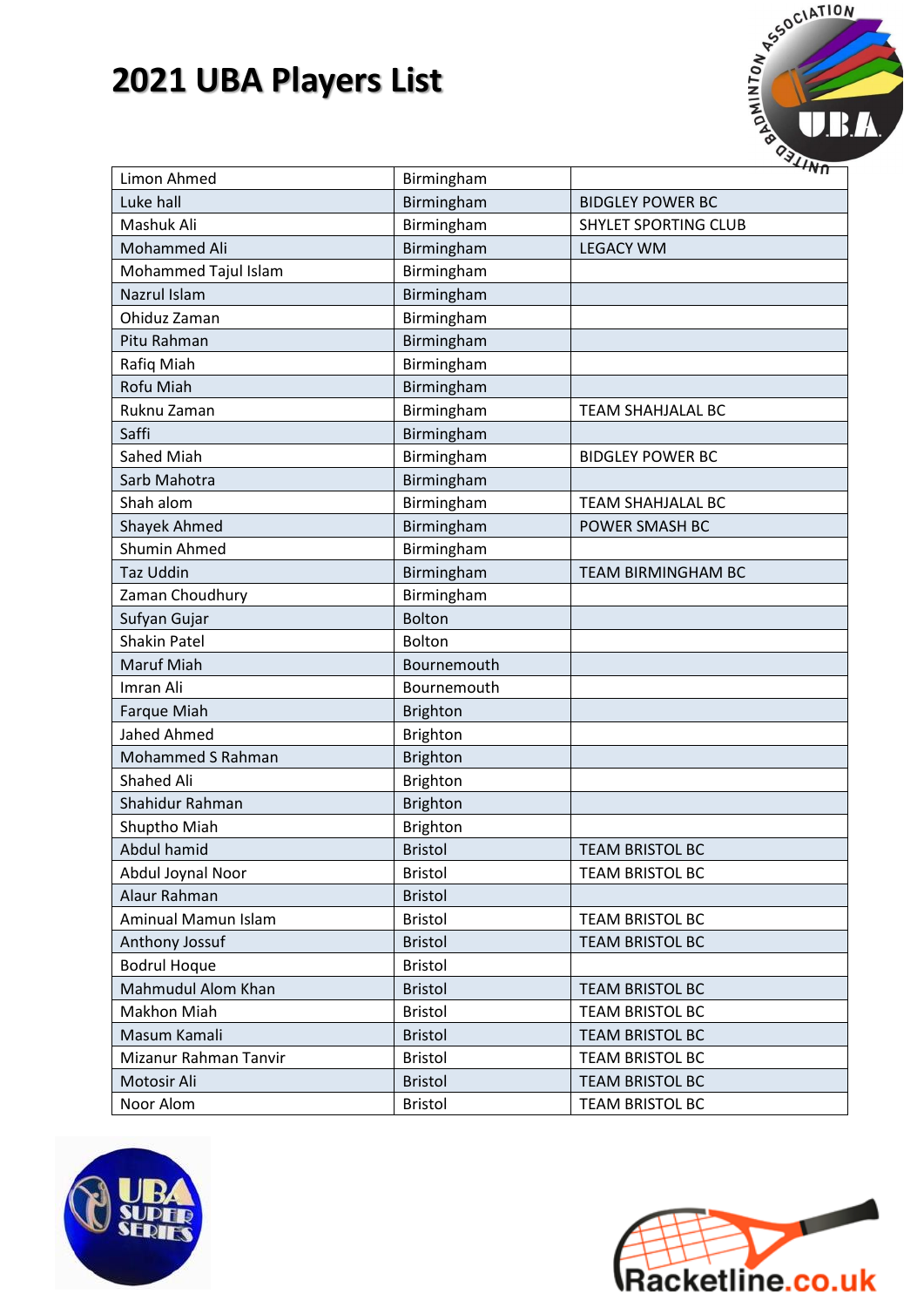

| Zahid Hussain       | <b>Bristol</b>      | <b>TEAM BRISTOL BC</b> |
|---------------------|---------------------|------------------------|
| Zahid Rahman        | <b>Bristol</b>      | <b>TEAM BRISTOL BC</b> |
| Faruq Ahmed         | <b>Burgess Hill</b> |                        |
| Shahedur Rahman     | <b>Burgess Hill</b> |                        |
| Alomgir Hussain     | <b>Burnley</b>      |                        |
| Dilwar Hussain      | <b>Burnley</b>      |                        |
| <b>Helal Ahmed</b>  | <b>Burnley</b>      |                        |
| Johny Rahman        | <b>Burnley</b>      |                        |
| Kobir Miah          | <b>Burnley</b>      |                        |
| Nojrul Islam        | <b>Burnley</b>      |                        |
| <b>Rasel Ahmed</b>  | <b>Burnley</b>      |                        |
| Sipon Ahmed         | <b>Burnley</b>      |                        |
| <b>Khalid Ahmed</b> | Cambridge           |                        |
| Rajib Miah          | Cambridge           |                        |
| Rejwan Miah         | Cambridge           |                        |
| Zillu Miah          | Cambridge           |                        |
| <b>Abdur Rob</b>    | Cardiff             |                        |
| Azadur Rahman       | Cardiff             |                        |
| Baha Uddin Paplu    | Cardiff             |                        |
| Pervez khan         | Cardiff             |                        |
| <b>Shelim Ahmed</b> | Cardiff             |                        |
| Shiplu Miah         | Cardiff             |                        |
| <b>Shuhed Ahmed</b> | Cardiff             |                        |
| Tanvir Rahman       | Cardiff             |                        |
| <b>Tofael Ahmed</b> | Cardiff             |                        |
| Yahea Hassan        | Cardiff             |                        |
| Iqbal Belal Hussain | Chatham             |                        |
| Moin Uddin          | Chatham             |                        |
| Amar Uddin          | Cheltenham          |                        |
| Abdul Ahad          | Chester             |                        |
| <b>Imranul Haq</b>  | Chester             |                        |
| Milon Hussain       | Chester             |                        |
| Rabi Saba           | Chester             |                        |
| Sridhar Nallamothu  | Chester             |                        |
| Koyes Ahmed         | Corby               |                        |
| Liton Ahmed         | Corby               |                        |
| <b>Fokrul Ahmed</b> | Corby               |                        |
| Ala Islam           | Coventry            | <b>KR ALLIANCE BC</b>  |
| Amjad Ali           | Coventry            | <b>KR ALLIANCE BC</b>  |
| Firuz Miah          | Coventry            | <b>KR ALLIANCE BC</b>  |
| <b>Gous Uddin</b>   | Coventry            | <b>KR ALLIANCE BC</b>  |
|                     |                     |                        |



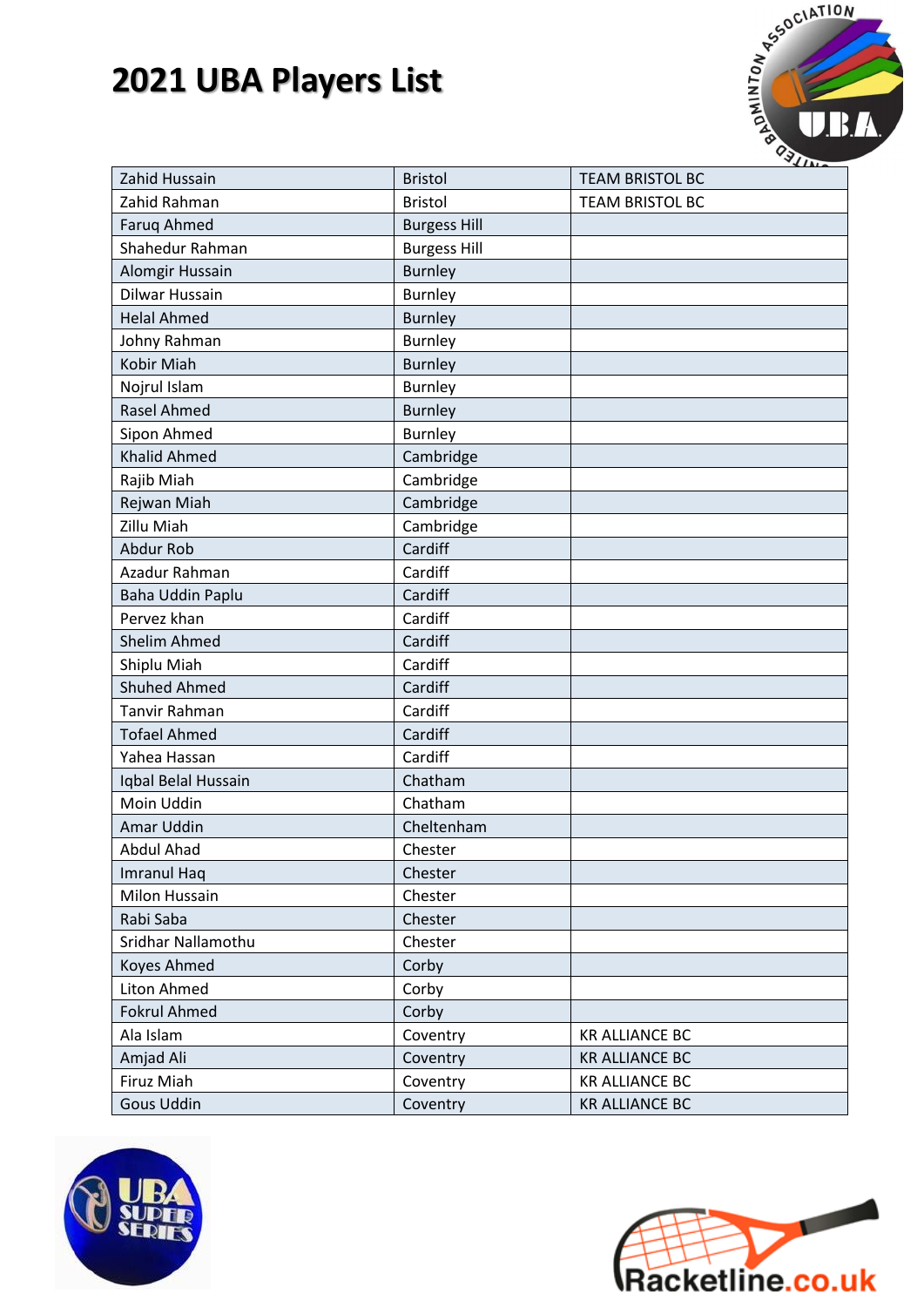

| Jamiul Islam            | Coventry   | <b>KR ALLIANCE BC</b> |
|-------------------------|------------|-----------------------|
| Kamran                  | Coventry   | <b>KR ALLIANCE BC</b> |
| Mehrab Uddin            | Coventry   | <b>KR ALLIANCE BC</b> |
| Monir Ahmed             | Coventry   | <b>KR ALLIANCE BC</b> |
| Rahim Bakth             | Coventry   | <b>KR ALLIANCE BC</b> |
| Shajahan Ali            | Coventry   | <b>KR ALLIANCE BC</b> |
| Shuaib Miah             | Coventry   | <b>KR ALLIANCE BC</b> |
| Subhan Khan             | Coventry   | <b>KR ALLIANCE BC</b> |
| Zahid                   | Coventry   | <b>KR ALLIANCE BC</b> |
| Abidur Rahman           | Derby      |                       |
| <b>Bokul Ahmed</b>      | Derby      |                       |
| <b>Mahmudul Hussain</b> | Derby      |                       |
| Mofiz Ali               | Derby      |                       |
| Mohammed Khan           | Derby      |                       |
| <b>Moksud Miah</b>      | Derby      |                       |
| Usman Khan              | Derby      |                       |
| Ali Hussain             | Eastbourne |                       |
| <b>Earshad Ahmed</b>    | Eastbourne |                       |
| Masum Ahmed             | Dockland   |                       |
| Jahed Choudhury         | Hull       |                       |
| Huymain Ahmed           | Hull       |                       |
| <b>Abdul Muhit</b>      | Hull       |                       |
| Luben Ahmed             | Hyde       |                       |
| Raju Miah               | Hyde       |                       |
| Asad Miah               | Hyde       |                       |
| Aklu Miah               | Ipswich    |                       |
| Arman Hussain           | Ipswich    |                       |
| Rejwan Hussain          | Ipswich    |                       |
| Shahjahan Hussain       | Ipswich    |                       |
| Abdul Shumon Awal       | Kent       |                       |
| Ahsan Ahmed             | Kent       |                       |
| <b>Belal Iqbal</b>      | Kent       |                       |
| Kukon Khan              | Kent       |                       |
| Masun Chowdhury         | Kent       |                       |
| Moin Uddin              | Kent       |                       |
| <b>Abdul Mukit</b>      | Leicester  |                       |
| Abdus Salam             | Leicester  |                       |
| Athaur Rahman           | Leicester  |                       |
| Jakir Ahmed             | Leicester  |                       |
| Mohammed Foysal Ahmed   | Leicester  |                       |
| Mohit Miah              | Leicester  |                       |
|                         |            |                       |



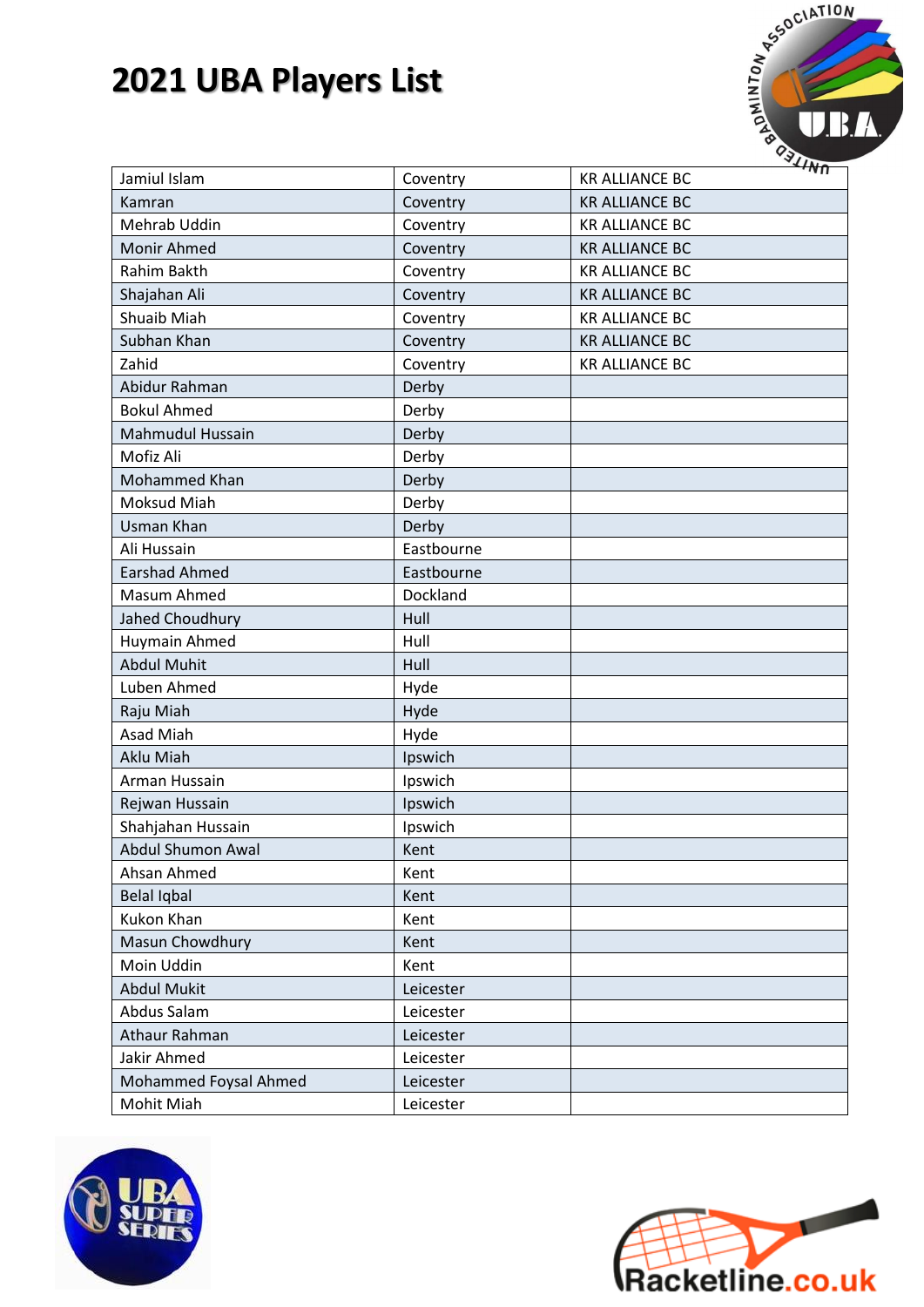

| Monjur Hussain              | Leicester |                             |
|-----------------------------|-----------|-----------------------------|
| Muhidur Rahman              | Leicester |                             |
| <b>Oyes Ahmed</b>           | Leicester |                             |
| <b>Tarik Hussain</b>        | Leicester |                             |
| Abdul Mohim                 | Liverpool |                             |
| Aminur Rahman               | Liverpool |                             |
| Annas Uddin Moyna           | Liverpool | IN MEMORY OF A GREAT PERSON |
| <b>Bilal Uddin</b>          | Liverpool |                             |
| David Li                    | Liverpool |                             |
| <b>Fahim Ahmed</b>          | Liverpool |                             |
| <b>Hamid Ahmed</b>          | Liverpool |                             |
| Jahangir Hussain            | Liverpool |                             |
| Mizanoor Ali                | Liverpool |                             |
| <b>Mokbul Hussain</b>       | Liverpool |                             |
| <b>Nahid Ahmed</b>          | Liverpool |                             |
| <b>Nazmul Hussain</b>       | Liverpool |                             |
| Nuzrul Islam                | Liverpool |                             |
| Riajul Islam                | Liverpool |                             |
| Shipa Uddin                 | Liverpool |                             |
| Shunafor Ali                | Liverpool |                             |
| <b>Tipu Miah</b>            | Liverpool |                             |
| <b>Abdul Basith Murad</b>   | London    |                             |
| Abdul Kajol Muthakim        | London    |                             |
| <b>Abdul Korim</b>          | London    |                             |
| <b>Abdul Wadud</b>          | London    |                             |
| Abdullah Al Mamun           | London    |                             |
| Abu Bokor                   | London    |                             |
| Akik Miah                   | London    |                             |
| <b>Amirul Miah</b>          | London    |                             |
| Arafat Islam                | London    |                             |
| Atik Miah                   | London    |                             |
| Atikur Rahman               | London    |                             |
| Ayub Miah                   | London    |                             |
| Badsha Miah                 | London    |                             |
| Bappi Hayat                 | London    |                             |
| Dilwar Hussain              | London    |                             |
| <b>Faruk Choudury Ahmed</b> | London    |                             |
| <b>Fazlul Haque</b>         | London    |                             |
| Foysal Islam                | London    |                             |
| Habib Rahman                | London    |                             |
| <b>Hamied Ahmed</b>         | London    |                             |



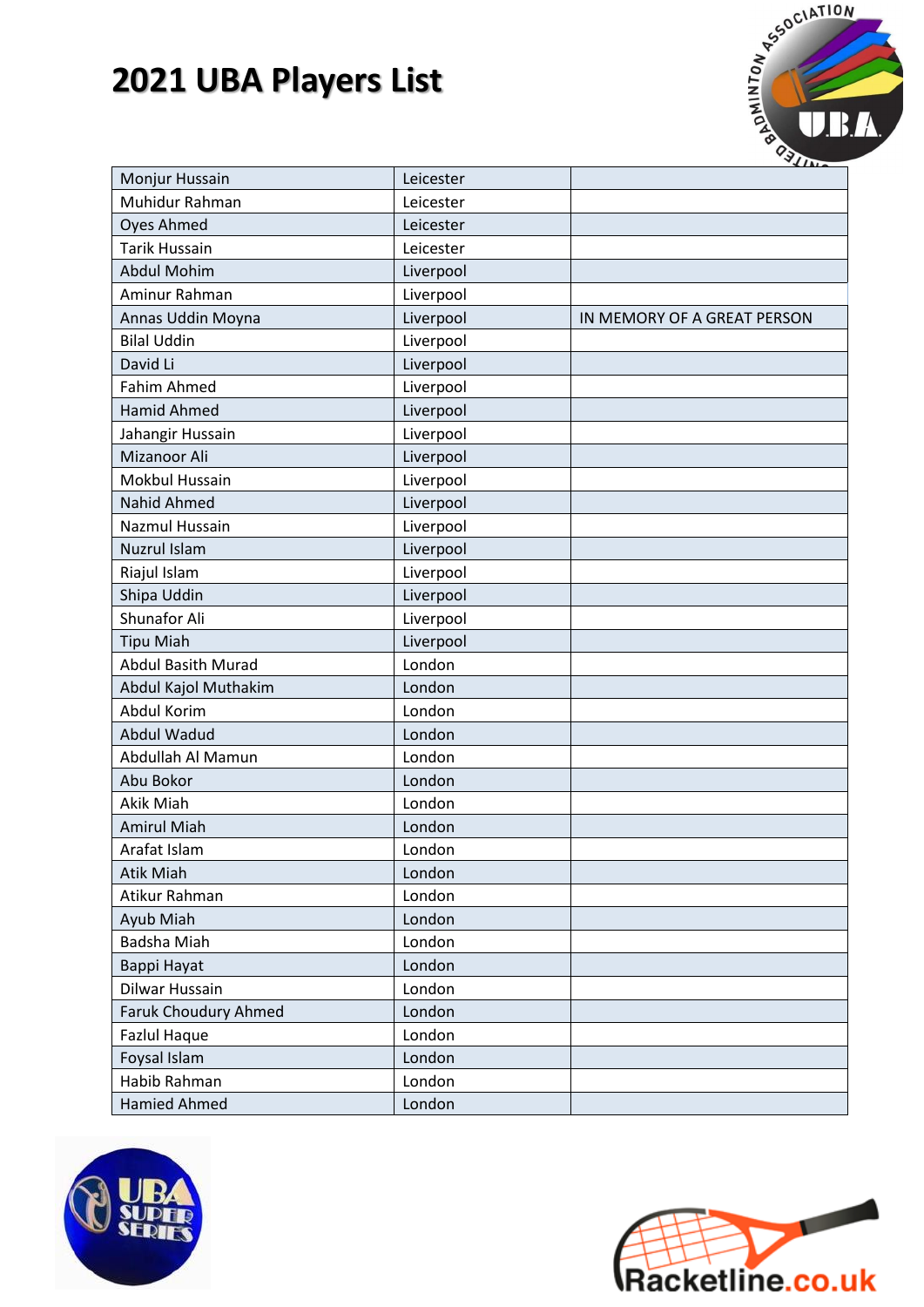

| Imtiyaz Hussain                 | London | $\cdots$ |
|---------------------------------|--------|----------|
| Jaber Rahath Ahmed              | London |          |
| Jaffor Ahmed                    | London |          |
| Jahid Ali                       | London |          |
| Jamal Choudury                  | London |          |
| Jila Majid                      | London |          |
| Jubayrul Islam Miton            | London |          |
| Jubed Ali                       | London |          |
| Juber Ahmed                     | London |          |
| Kaysar Rashi                    | London |          |
| Khalil                          | London |          |
| <b>Khosrul Alom</b>             | London |          |
| Koyrul Choudury                 | London |          |
| <b>Koysor Miah</b>              | London |          |
| Mahmud                          | London |          |
| Manjur Ruhel Ahmed              | London |          |
| Misbaur Rahman                  | London |          |
| Mohammed                        | London |          |
| <b>Mohammed Illias Ali</b>      | London |          |
| Mohammed Kausar Hussain         | London |          |
| Mohammed Khawja                 | London |          |
| <b>Mohammed Umar Titu Faruk</b> | London |          |
| Moni Ahmed                      | London |          |
| Monsur Ahmed                    | London |          |
| Moshahid Ullah                  | London |          |
| Muhinur Rahman Sufol            | London |          |
| Muna Miah                       | London |          |
| Mushahid Ullah                  | London |          |
| Rofiqul Ali                     | London |          |
| <b>Ruhel Ahmed</b>              | London |          |
| <b>Ruhul Amin</b>               | London |          |
| <b>Russel Uddin</b>             | London |          |
| Sami Khan                       | London |          |
| Samir                           | London |          |
| Shahidur Ali                    | London |          |
| Shamim Ahmed                    | London |          |
| Shamsul Islam                   | London |          |
| Shamsul Islam Nickson           | London |          |
| Shazan                          | London |          |
| Shelim Shelu                    | London |          |
| Shofiul Sumon                   | London |          |
|                                 |        |          |



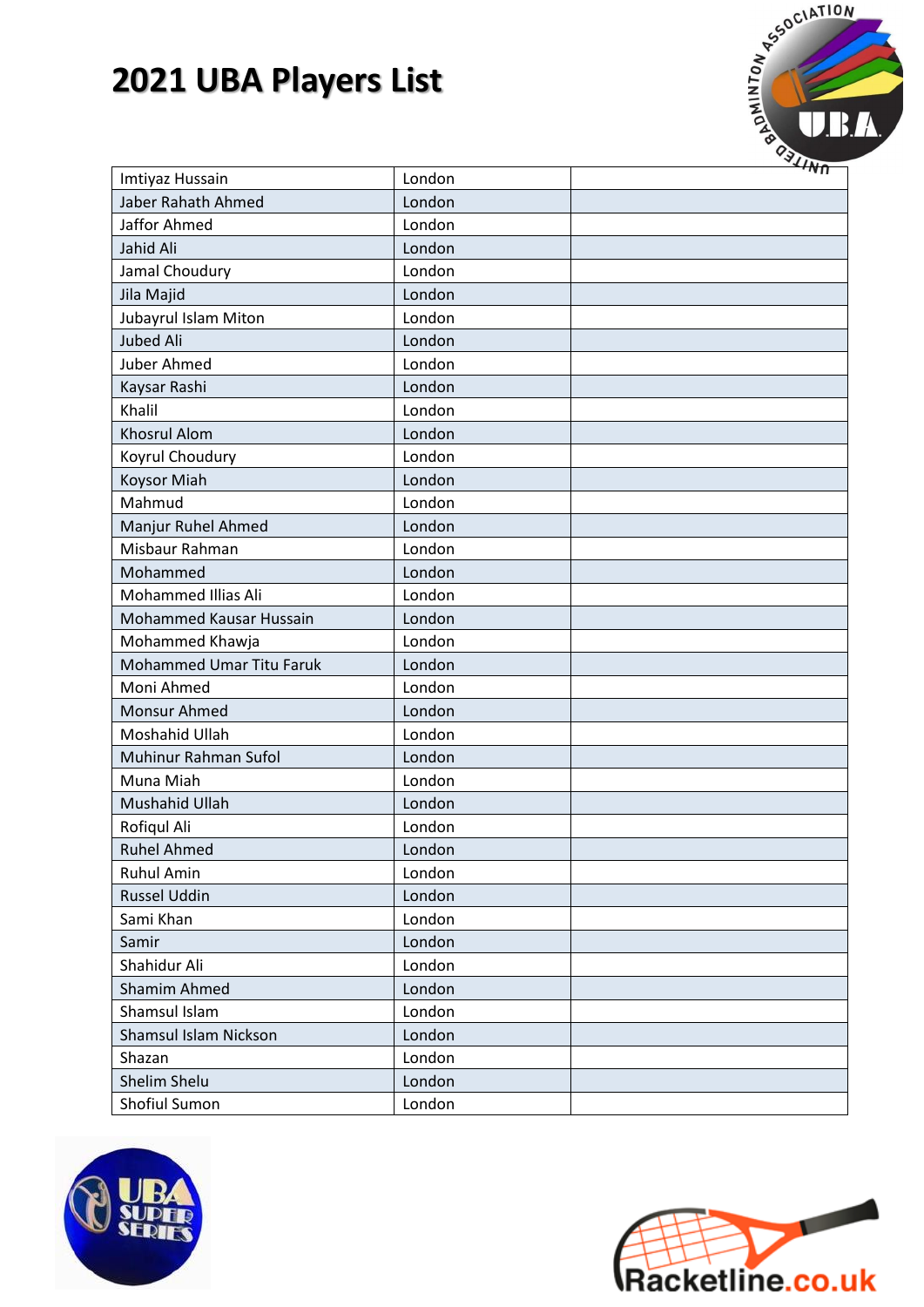

| <b>Shumon Ahmed</b>         | London       |                                    |
|-----------------------------|--------------|------------------------------------|
| <b>Shumon Miah</b>          | London       |                                    |
| <b>Taher Ahmed</b>          | London       |                                    |
| <b>Tahmid Saleh</b>         | London       |                                    |
| <b>Wakeel Ahmed</b>         | London       |                                    |
| Fiaz Khan                   | Luton        |                                    |
| Jilani                      | Luton        |                                    |
| Mahbub                      | Luton        |                                    |
| Manon                       | Luton        |                                    |
| Masum Rahman                | Luton        |                                    |
| Sofi Miah                   | Luton        |                                    |
| Suleman                     | Luton        |                                    |
| Taj Uddin                   | Luton        |                                    |
| Abu Bakar                   | Manchester   |                                    |
| Aftab Iqbal                 | Manchester   |                                    |
| Anisur Rahman (Kukon)       | Manchester   |                                    |
| Ayub Ali                    | Manchester   |                                    |
| <b>Bilal Amjad</b>          | Manchester   |                                    |
| <b>Fasal Verk</b>           | Manchester   |                                    |
| Imran Abbas                 | Manchester   |                                    |
| <b>Main Awais</b>           | Manchester   |                                    |
| Mizan Ahmed                 | Manchester   |                                    |
| Mohammed Habib Mushen       | Manchester   | <b>BENGAL TIGERS MANCESHTER BC</b> |
| Mubin Uddin                 | Manchester   |                                    |
| Parvej Ahmed                | Manchester   | <b>BENGAL TIGERS MANCESHTER BC</b> |
| Qaiser Ali                  | Manchester   |                                    |
| <b>Rubel Ahmed</b>          | Manchester   |                                    |
| Shahan Islam                | Manchester   | <b>BENGAL TIGERS MANCESHTER BC</b> |
| <b>Shazad Bukhari</b>       | Manchester   |                                    |
| <b>Tiuseeff Muhmood</b>     | Manchester   |                                    |
| <b>Usman Gull</b>           | Manchester   |                                    |
| Wahid Khan                  | Manchester   | BENGAL TIGERS MANCESHTER BC        |
| Sanwar Miah                 | <b>Neath</b> |                                    |
| <b>Badrul Ahmed (Ripon)</b> | Newport      | NEWPORT A STAR BC                  |
| Fazrul Islam                | Newport      | <b>NEWPORT A STAR BC</b>           |
| Fiayz Islam                 | Newport      | NEWPORT A STAR BC                  |
| Rofiq Miah                  | Newport      | NEWPORT A STAR BC                  |
| Juned Ahmed                 | Newport      |                                    |
| Abdus Samad (Mukith)        | Northampton  |                                    |
| Abdul Baki                  | Oldham       |                                    |
| Amdad Rahman                | Oldham       |                                    |



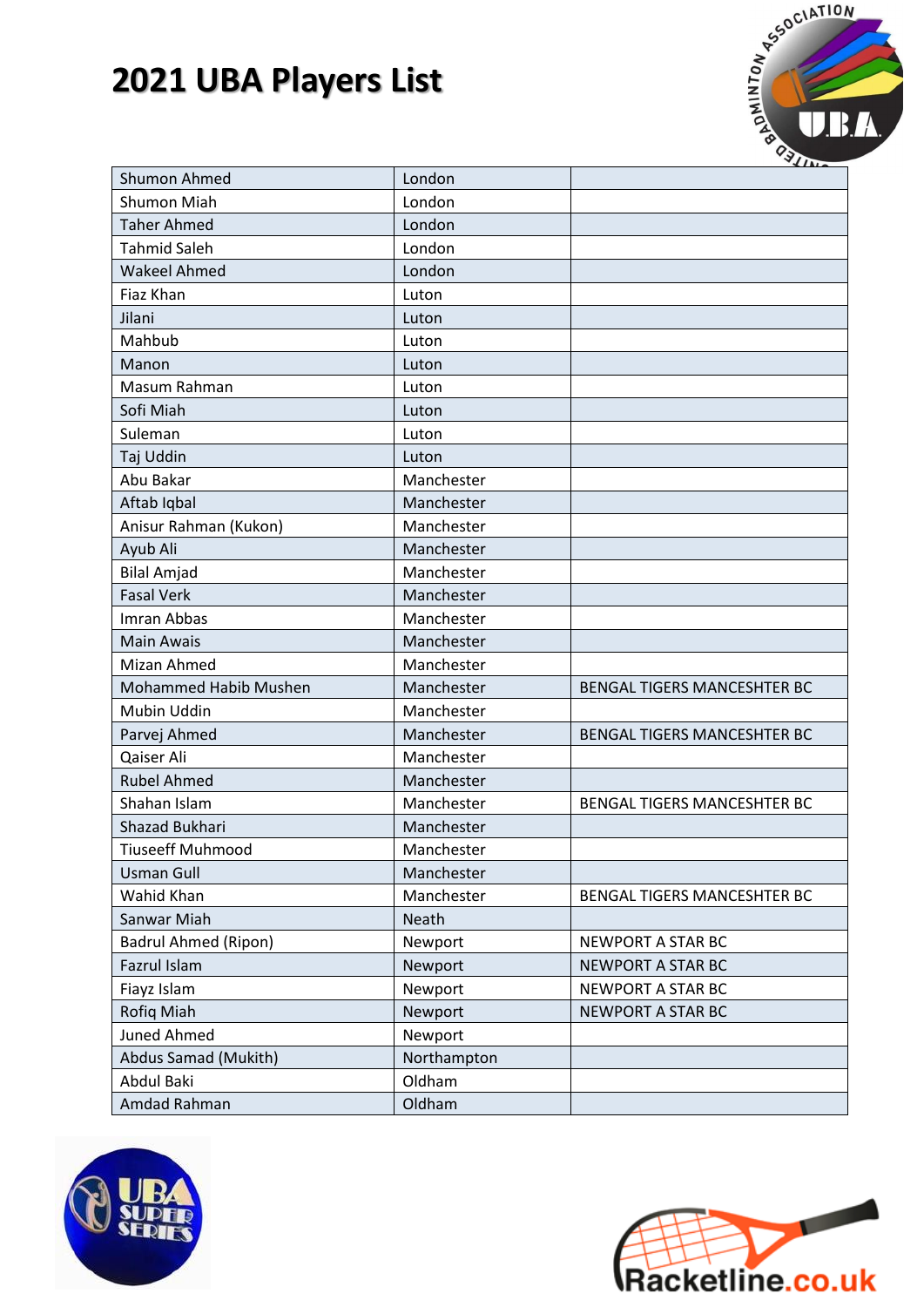

| <b>B</b> Kumar          | Oldham     |                |
|-------------------------|------------|----------------|
| <b>Farid Miah</b>       | Oldham     |                |
| Mifta Choudury          | Oldham     |                |
| Mofizul Ahmed           | Oldham     |                |
| Muhibur Kamali          | Oldham     |                |
| Naveed Angum            | Oldham     |                |
| <b>Roshon Ahmed</b>     | Oldham     |                |
| Sajjad Hussain          | Oldham     |                |
| <b>Shuhel Ahmed</b>     | Oldham     |                |
| <b>Wahid Hussain</b>    | Oldham     |                |
| Wahiduz Zaman           | Oldham     |                |
| Yousuf Kamali           | Oldham     |                |
| Abu Bakkar              | Oxford     |                |
| <b>Butto Yaw</b>        | Oxford     |                |
| Mohun Ali               | Oxford     |                |
| Naveen Kumar Anagani    | Oxford     |                |
| Shajan Ali              | Oxford     |                |
| Zakariya Hussain        | Oxford     |                |
| Amran Mahmoud           | Portsmouth | PORTSMOUTH BSC |
| <b>Anthony Hutchins</b> | Portsmouth | PORTSMOUTH BSC |
| Arif Khan               | Portsmouth | PORTSMOUTH BSC |
| <b>Brenan Hutchins</b>  | Portsmouth | PORTSMOUTH BSC |
| Forhad. A Mohammed      | Portsmouth | PORTSMOUTH BSC |
| Ibrahim Khalil          | Portsmouth | PORTSMOUTH BSC |
| Jamiul Choudury         | Portsmouth | PORTSMOUTH BSC |
| Kanu Ullah              | Portsmouth | PORTSMOUTH BSC |
| Masud Ali               | Portsmouth | PORTSMOUTH BSC |
| Mijan Ahmed             | Portsmouth | PORTSMOUTH BSC |
| Minul Islam             | Portsmouth | PORTSMOUTH BSC |
| Mursalin Ahmed          | Portsmouth | PORTSMOUTH BSC |
| Sabbir Ahmed            | Portsmouth | PORTSMOUTH BSC |
| Saleh Uddin Mintu       | Portsmouth | PORTSMOUTH BSC |
| Salim Miah              | Portsmouth | PORTSMOUTH BSC |
| Sayem Ahmed             | Portsmouth | PORTSMOUTH BSC |
| Shelim Ahmed            | Portsmouth | PORTSMOUTH BSC |
| <b>Suhag Ahmed</b>      | Portsmouth | PORTSMOUTH BSC |
| Zakaria Ahmed           | Portsmouth | PORTSMOUTH BSC |
| Zuber Ahmed             | Portsmouth | PORTSMOUTH BSC |
| <b>Belal Ahmed</b>      | Reading    |                |
| <b>Ikram Ullah</b>      | Reading    |                |
| Jakaria Ahmed           | Reading    |                |



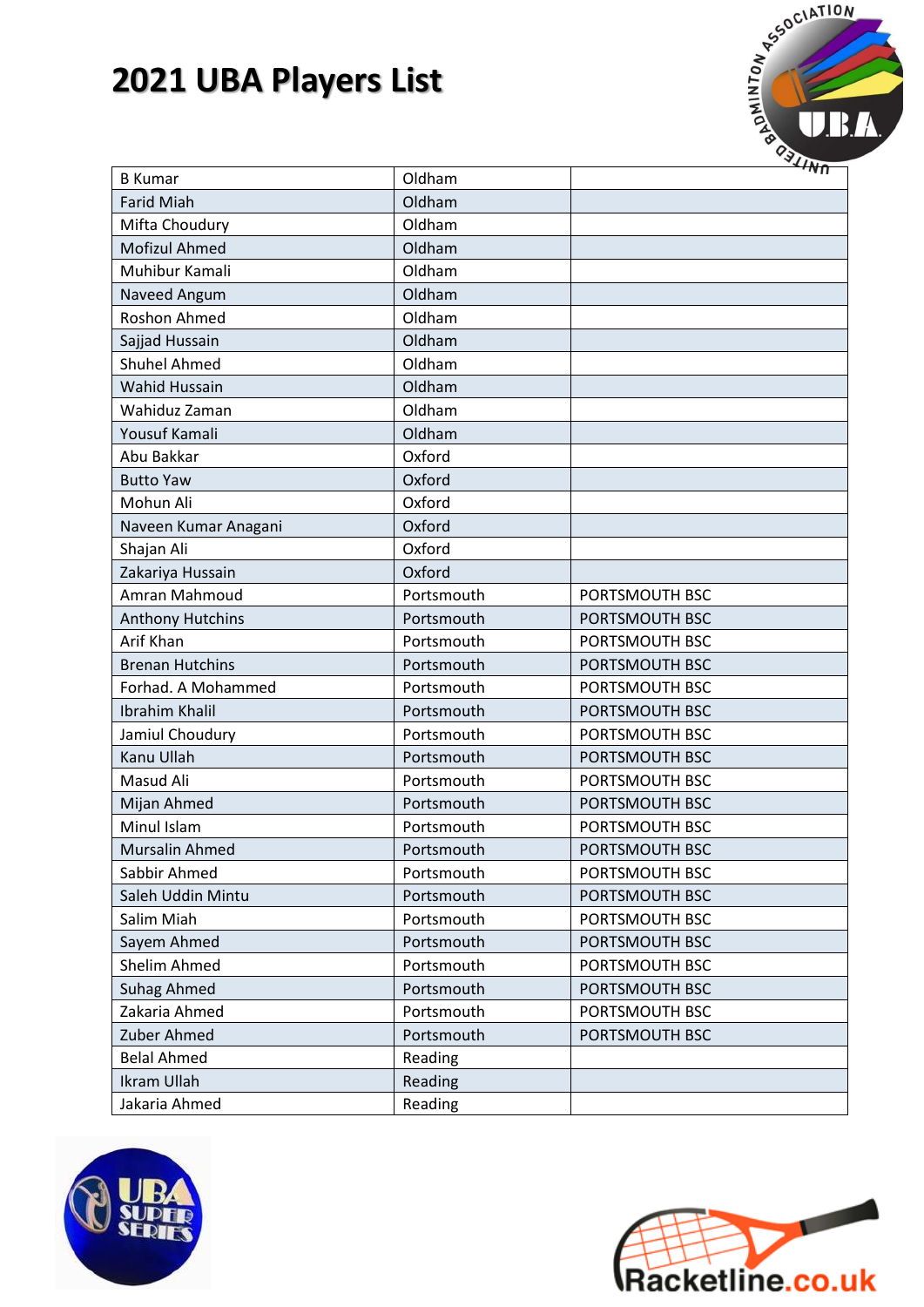

| Lucky Nizami          | Reading     |                              |
|-----------------------|-------------|------------------------------|
| Mokshud Ali           | Reading     |                              |
| <b>Mubin Sultan</b>   | Reading     |                              |
| Polash Ahmed          | Reading     |                              |
| Shamun Ali            | Reading     |                              |
| Shobuj Ali            | Reading     |                              |
| <b>Khairul Ahmed</b>  | Rochdale    |                              |
| Mohammed Tayyab       | Rochdale    |                              |
| Naeem Ahmed           | Rochdale    |                              |
| <b>Shahed Ahmed</b>   | Rochdale    |                              |
| <b>Shazad Shafiq</b>  | Rochdale    |                              |
| <b>Tahir Mahmood</b>  | Rochdale    |                              |
| Abu Shahid            | Sandwell    |                              |
| Jabeed Haque          | Sandwell    |                              |
| Joynul Miah           | Sandwell    |                              |
| Mahbub Hussain        | Sandwell    |                              |
| <b>Shifor Ahmed</b>   | Sandwell    |                              |
| Marzan Ahmed          | Scunthorpe  |                              |
| <b>Abdul Khalique</b> | Sheffield   | <b>SHEFFIELD WARRIORS BC</b> |
| <b>Abdul Mukith</b>   | Sheffield   | <b>SHEFFIELD WARRIORS BC</b> |
| <b>Abdul Mugit</b>    | Sheffield   | SHEFFIELD WARRIORS BC        |
| Abdul Quyum           | Sheffield   | SHEFFIELD WARRIORS BC        |
| <b>Dildar Miah</b>    | Sheffield   | SHEFFIELD WARRIORS BC        |
| Dilwar Hussain        | Sheffield   | SHEFFIELD WARRIORS BC        |
| <b>Juber Ahmed</b>    | Sheffield   |                              |
| Julhas Uddin          | Sheffield   | SHEFFIELD WARRIORS BC        |
| Kamran Ahmed          | Sheffield   | <b>SHEFFIELD WARRIORS BC</b> |
| Kowcher Miah          | Sheffield   | SHEFFIELD WARRIORS BC        |
| Koyes Ahmed           | Sheffield   | SHEFFIELD WARRIORS BC        |
| Mamun Ahmed           | Sheffield   | SHEFFIELD WARRIORS BC        |
| Mamunur Rahman        | Sheffield   | SHEFFIELD WARRIORS BC        |
| Masum Khan            | Sheffield   | SHEFFIELD WARRIORS BC        |
| <b>Monsor Ahmed</b>   | Sheffield   | SHEFFIELD WARRIORS BC        |
| Monsur Ahmed          | Sheffield   | SHEFFIELD WARRIORS BC        |
| Nojrol Islam          | Sheffield   | SHEFFIELD WARRIORS BC        |
| Rokib Ahmed           | Sheffield   | SHEFFIELD WARRIORS BC        |
| Shaokut Ali           | Sheffield   | SHEFFIELD WARRIORS BC        |
| Shehab Ahmed          | Sheffield   | SHEFFIELD WARRIORS BC        |
| <b>Sujon Miah</b>     | Sheffield   | SHEFFIELD WARRIORS BC        |
| Wadud miah            | Sheffield   | SHEFFIELD WARRIORS BC        |
| Chris                 | Southampton |                              |



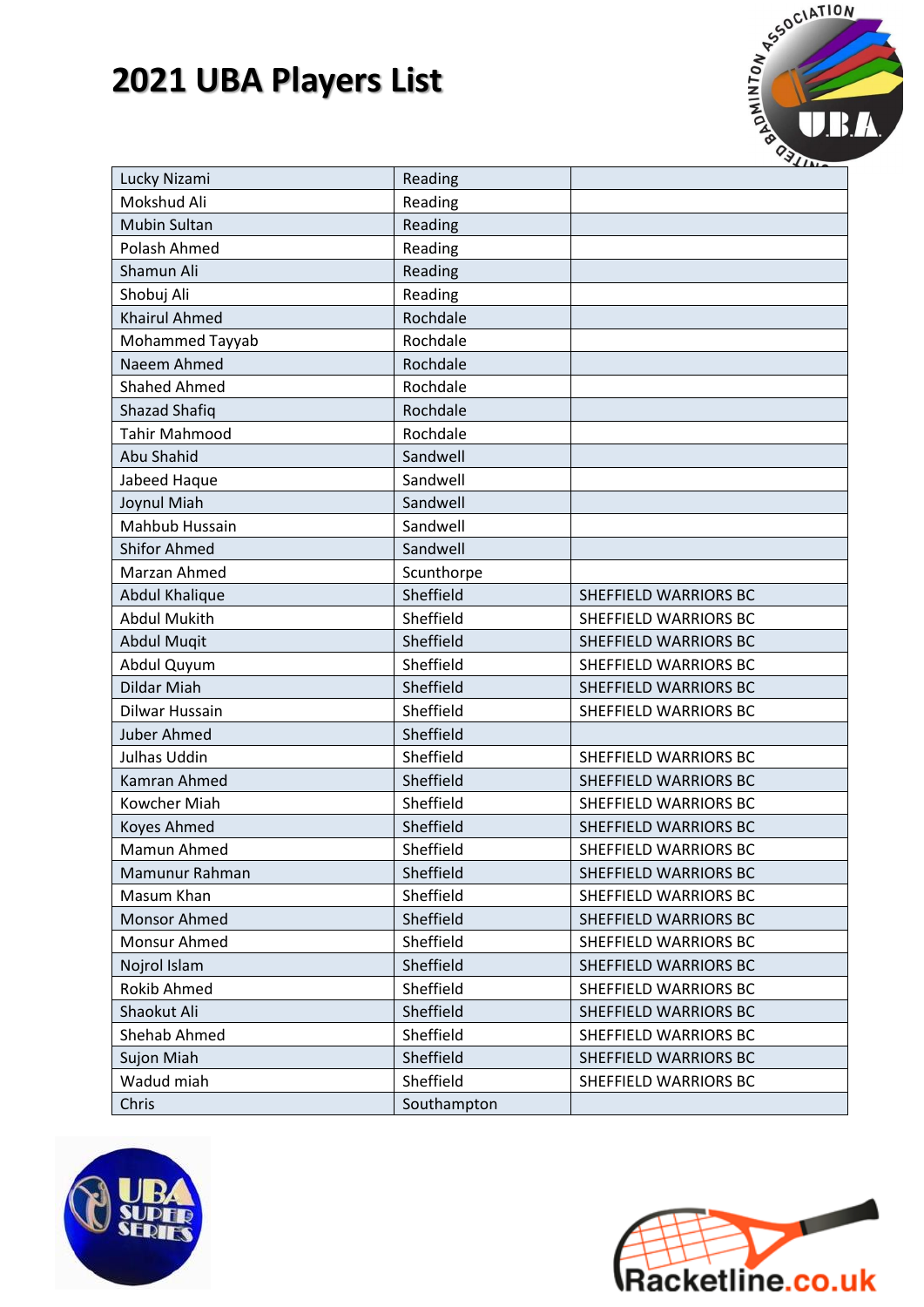

| Enam Chowdhury         | Southampton  |                            |
|------------------------|--------------|----------------------------|
| Finly                  | Southampton  |                            |
| Mujahid Ahmed          | Southampton  |                            |
| <b>Mustak Ahmed</b>    | Southampton  |                            |
| Shamon Chowdhury       | Southampton  |                            |
| Showkat ahmed          | Southampton  |                            |
| <b>Tahir Tarafdar</b>  | Southampton  |                            |
| <b>Shamim Choudury</b> | St Alban     | RAINBOW ASSOCIATION        |
| Rajial Islam           | St Alban     | RAINBOW ASSOCIATION        |
| Aktar Zaheen           | Stoke        |                            |
| Anamul Haque Jony      | Stoke        |                            |
| <b>Ansur Miah</b>      | Stoke        |                            |
| Arfin Hasan            | Stoke        |                            |
| Asad Iqbal             | <b>Stoke</b> |                            |
| Iqramul Hoque          | Stoke        |                            |
| Jamil Ahmed            | Stoke        |                            |
| Kamruz Jamal           | Stoke        |                            |
| Khalil Iqbal           | Stoke        |                            |
| Khalique               | Stoke        |                            |
| Kolil Iqbal            | Stoke        |                            |
| Mansoor akthar         | Stoke        |                            |
| <b>Mukhit Ahmed</b>    | Stoke        |                            |
| Nazabur Rahman         | Stoke        |                            |
| Nisar Ahmed            | Stoke        |                            |
| Rohid choudhury        | Stoke        |                            |
| Safar Hussain          | Stoke        |                            |
| Safdar Hussain         | Stoke        |                            |
| Sajid Hussain          | Stoke        |                            |
| Sayed Jamil            | Stoke        |                            |
| Selim Ahmed            | Stoke        |                            |
| Shabaz Anwar           | Stoke        |                            |
| Sharmez Hussain        | Stoke        |                            |
| Shiraz Hussain         | Stoke        |                            |
| Waqas Ahmed            | Stoke        |                            |
| Wazid Hussain          | Stoke        |                            |
| <b>Wazid Sabir</b>     | Stoke        |                            |
| Muhibur Kamali         | Tipton       |                            |
| Ali Ahmed              | Tipton       |                            |
| Abdul Khalique         | Swindon      | <b>16 FEATHERS BC</b>      |
| Abdur Rahim            | Swindon      | <b>SWINDON WARRIORS BC</b> |
| <b>Babul Islam</b>     | Swindon      | <b>SWINDON WARRIORS BC</b> |
|                        |              |                            |